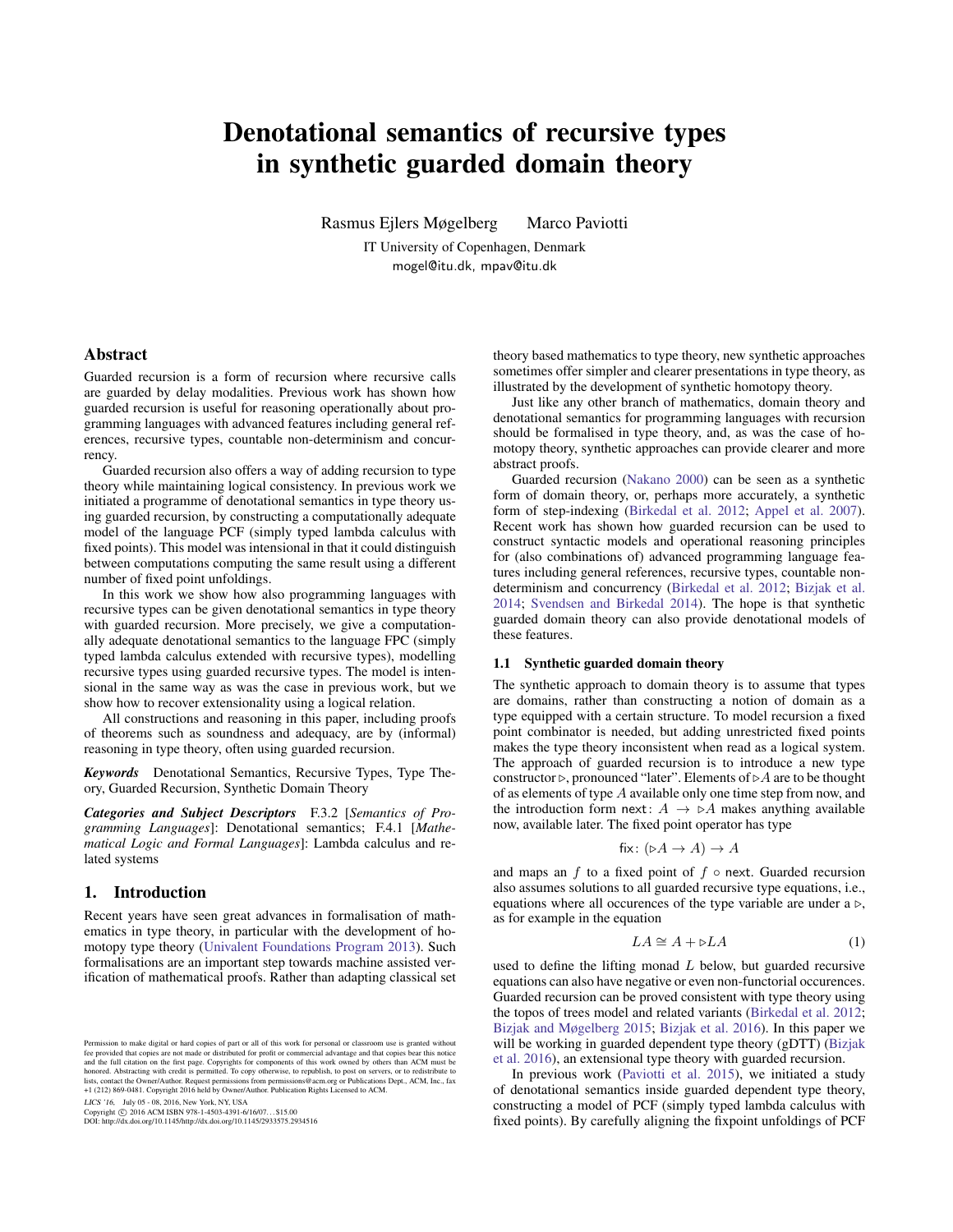with the steps of the metalanguage (represented by  $\triangleright$ ), we proved a computational adequacy result for the model inside type theory. Guarded recursive types were used both in the denotational semantics (to define a lifting monad) and in the proof of computational adequacy. Likewise, the fixed point operator fix of gDTT was used both to model fixed points of PCF and as a proof principle.

## 1.2 Contributions

Here we extend on our previous work in two ways. First we extend the denotational semantics and adequacy proof to languages with recursive types. More precisely, we consider the language FPC (simply typed lambda calculus extended with general recursive types), modelling recursive types using guarded recursive types. The proof of computational adequacy shows an interesting aspect of guarded domain theory. It uses a logical relation between syntax and semantics defined by induction over the structure of types. The case of recursive types requires a solution to a recursive type equation. In the setting of classical domain theory, the existence of this solution requires a separate argument [\(Pitts](#page-9-9) [1996\)](#page-9-9), but here it is simply a guarded recursive type.

The second contribution is a relation capturing extensionally equal elements in the model. Like the model for PCF in our previous work, the model for FPC constructed here distinguishes between programs computing the same value using a different number of fixed point unfoldings. We construct a relation on the interpretation of types, that relates elements that only differ by a finite number of computation steps. The relation is proved sound, meaning that, if the denotations of two terms are related, then the terms are contextually equivalent.

All constructions and proofs are carried out working informally in gDTT. This work illustrates the strength of gDTT, and indeed influenced the design of the type theory.

#### 1.3 Related work

Escardó constructs a model of PCF using a category of ultrametric spaces (Escardó [1999\)](#page-9-10). Since this category can be seen as a subcategory of the topos of trees [\(Birkedal et al.](#page-9-2) [2012\)](#page-9-2), our previous work on PCF is a synthetic version of Escardó's model. Escardó's model also distinguishes between computations using different number of steps, and captures extensional behaviour using a logical relation similar to the one constructed here. Escardó however, does not consider recursive types. Although Escardó's model was useful for intuitions, the synthetic construction in type theory presented here is very different, in particular the proof of adequacy, which here is formulated in guarded dependent type theory.

Synthetic approaches to domain theory have been developed based on a wide range of models and axiomatisations dating back to [\(Rosolini](#page-9-11) [1986;](#page-9-11) [Hyland](#page-9-12) [1991;](#page-9-12) [Reus](#page-9-13) [1996\)](#page-9-13). Indeed, the internal languages of these models can be used to construct models of FPC and prove computational adequacy [\(Simpson](#page-9-14) [2002\)](#page-9-14). Unlike guarded synthetic domain theory, these models do not distinguish between computations using different numbers of steps. On the other hand, with the success of guarded recursion for syntactic models, we believe that the guarded approach could model languages with more advanced features.

The lifting monad used in this paper is a guarded recursive variant of the partiality monad considered by among others [\(Danielsson](#page-9-15) [2012;](#page-9-15) [Capretta](#page-9-16) [2005;](#page-9-16) [Benton et al.](#page-9-17) [2009,](#page-9-17) [2010\)](#page-9-18). Danielsson also defines a weak bisimulation on this monad, similar to the one defined in Definition [10.](#page-8-0) As reported by Danielsson, working with the partiality monad requires convincing Agda of productivity of coinductive definitions using workarounds. Here, productivity is ensured by the type system for guarded recursion.

*The paper is organized as follows.* Section [2](#page-1-0) gives a brief introduction to the most important concepts of gDTT. More advanced constructions of the type theory are introduced as needed. Section [3](#page-2-0) defines the encoding of FPC and its operational semantics in gDTT. The denotational semantics and soundness is proved in Section [4.](#page-3-0) Computational adequacy is proved in Section [5,](#page-5-0) and the relation capturing extensional equivalence is defined in Section [6.](#page-7-0) We conclude and discuss future work in Section [7.](#page-9-19)

# <span id="page-1-0"></span>2. Guarded recursion

In this paper we work informally within a type theory with dependent types, inductive types and guarded recursion. Although inductive types are not mentioned in [\(Bizjak et al.](#page-9-7) [2016\)](#page-9-7) the ones used here can be safely added, and so the arguments of this paper can be formalised in gDTT. We start by recalling some core features of this theory. In fact, for the first part of the development, we will need just the features of [\(Birkedal and Møgelberg](#page-9-20) [2013\)](#page-9-20), which corresponds to the fragment of gDTT with a single clock and no delayed substitutions. Quantification over clocks and delayed substitutions will be introduced later, when needed.

When working in type theory, we use  $\equiv$  for judgemental equality of types and terms and  $=$  for propositional equality (sometimes  $=$ A when we want to be explicit about the type). We also use  $=$  for (external) set theoretical equality.

The type constructor  $\triangleright$  introduced in Section [1.1](#page-0-0) is an applicative functor in the sense of [\(McBride and Paterson](#page-9-21) [2008\)](#page-9-21), which means that there is a "later application"  $\mathcal{B}: \mathcal{A} \to B$   $\to$  $\triangleright A \to \triangleright B$  written infix, satisfying next $(f)$  $\triangleleft$ next $(t) \equiv$ next $(f(t))$ among other axioms (see also [\(Birkedal and Møgelberg](#page-9-20) [2013\)](#page-9-20)). In particular,  $\triangleright$  extends to a functor mapping  $f: A \rightarrow B$  to  $\lambda x: \triangleright A.$  next(f)  $\circledast x$ .

Guarded dependent type theory comes with universes in the style of Tarski. In this paper, we will just use a single universe  $U$ . Readers familiar with [\(Bizjak et al.](#page-9-7) [2016\)](#page-9-7) should think of this as  $\mathcal{U}_{\kappa}$ , but since we work with a unique clock  $\kappa$ , we will omit the subscript. The universe comes with codes for type operations, including  $\hat{+}: \mathcal{U} \times \mathcal{U} \rightarrow \mathcal{U}$  for binary sum types, codes for dependent sums and products, and  $\hat{\Sigma}$ :  $\forall U \rightarrow U$  satisfying  $\text{El}(\hat{\Sigma}(\text{next}(A))) \equiv$  $\triangleright$  El(A), where we use El(A) for the type corresponding to an element A: U. The type of  $\hat{\triangleright}$  allows us to solve recursive type equations using the fixed point combinator. For example, if A is small, i.e., has a code  $\overline{A}$  in  $\mathcal{U}$ , the type equation [\(1\)](#page-0-1) can be solved by computing a code of LA as

$$
fix(\lambda X:\triangleright\mathcal{U}.\ \widehat{+}(\widehat{A},\widehat{\triangleright}X)).
$$

In this paper, we will only apply the monad  $L$  to small types  $A$ .

To ease presentation, we will usually not distinguish between types and type operations on the one hand, and their codes on the other. We generally leave El implicit.

### <span id="page-1-1"></span>2.1 The topos of trees model

The topos of trees model of guarded recursion [\(Birkedal et al.](#page-9-2) [2012\)](#page-9-2) provides useful intuitions, and so we briefly recall it.

In the model, a closed type is modelled as a family of sets  $X(n)$  indexed by natural numbers together with restriction maps  $r_n^X: X(n + 1) \rightarrow X(n)$ . The  $\triangleright$  type operator is modelled as  $\triangleright X(1) = 1, \triangleright X(n + 1) = X(n)$ . Intuitively,  $X(n)$  is the nth approximation for computations of type  $X$ , thus  $X(n)$  describes the type  $X$  as it looks if we have  $n$  computational steps to reason about it.

Using the proposition-as-types principle, types like  $\triangleright^{42}0$  are non-standard truth values. Intuitively, this is the truthvalue of propositions that appear true for 42 computation steps, but then are falsified after 43.

For guarded recursive type equations,  $X(n)$  describes the *n*th unfolding of the type equation. For example, fixing an object  $A$ ,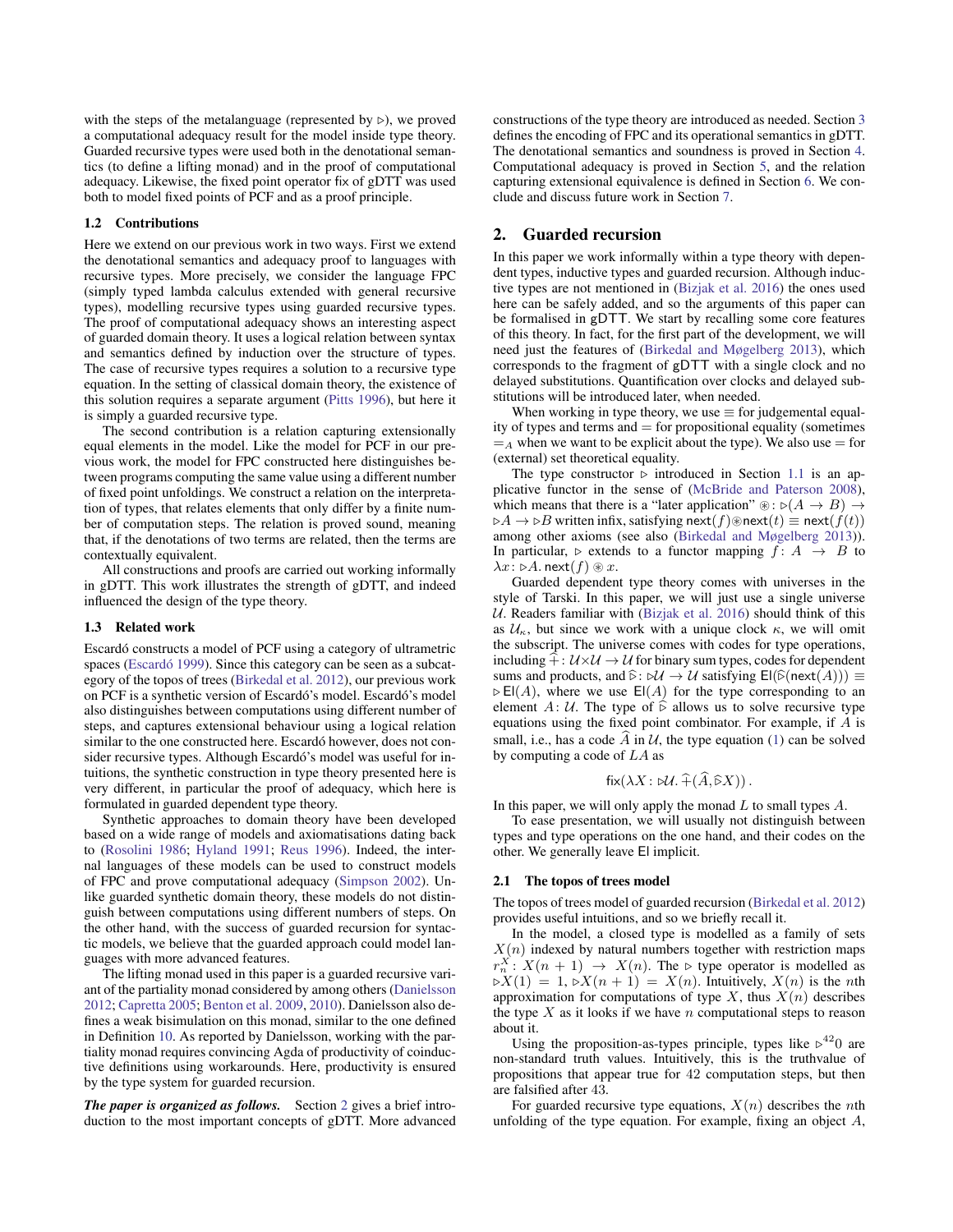<span id="page-2-1"></span>
$$
\Theta \in \text{Type Contexts} \xrightarrow{\det} \langle \rangle \mid \langle \Theta, \alpha \rangle
$$

$$
\frac{\vdash \Theta}{\vdash \langle \rangle} \xrightarrow{\vdash \Theta, \alpha} \alpha \notin \Theta
$$

$$
\frac{\vdash \Theta}{\Theta \vdash \Theta_i} 1 \leq i \leq |\Theta| \xrightarrow{\vdash \Theta} \frac{\vdash \Theta}{\Theta \vdash 1}
$$

$$
\frac{\Theta, \alpha \vdash \tau}{\Theta \vdash \mu\alpha. \tau} \xrightarrow{\Theta \vdash \tau_1 \Theta \vdash \tau_2} \text{for } \text{op} \in \{+, \times, \to\}
$$



<span id="page-2-2"></span>
$$
\Gamma \in \text{Expression contexts} \xrightarrow{\text{def}} \langle \rangle \mid \langle \Gamma, x : \tau \rangle
$$
\n
$$
\xrightarrow{\text{F} \Theta} \qquad \xrightarrow{\text{G} \text{F} \Gamma} \qquad \text{G} \vdash \Gamma \quad \text{H} \vdash \tau
$$
\n
$$
\overline{\text{G} \vdash \langle \rangle} \qquad \xrightarrow{\text{G} \text{F} \Gamma} \text{G} \vdash \tau, x : \tau \mathcal{I} \not\in \Gamma
$$

Figure 2: Rules for welformed FPC contexts

the unique solution to  $(1)$  is

$$
LA(n) = 1 + A(1) + \cdots + A(n)
$$

with restriction maps defined using the restriction maps of A. In particular, if A is a constant presheaf, i.e.,  $A(n) = X$  for some fixed X and  $r_n^A$  identities, then we can think of  $LA(n)$  as  $\{0, \ldots, n-1\} \times X + \{\perp\}$ . The set of global elements of  $\overrightarrow{LA}$  is then isomorphic to  $N \times X + {\perp}$ . In particular, if  $X = 1$ , the set of global elements is  $\bar{\omega}$ , the natural numbers extended with a point at infinity.

# <span id="page-2-0"></span>3. FPC

This section defines the syntax, typing judgements and operational semantics of FPC. These are inductive types in guarded type theory, but, as mentioned earlier, we work informally in type theory, and in particular remain agnostic with respect to choice of representation of syntax with binding.

Unlike the operational semantics to be defined below, the typing judgements of FPC are defined in an entirely standard way. The grammar for terms of FPC

$$
\begin{aligned} L,M,N &::=\langle\rangle \mid x\mid \texttt{in1}\ M\mid \texttt{inr}\ M\mid \texttt{fst}\ M\mid \texttt{snd}\ M \\ &\mid \texttt{case}\ L\ \texttt{of}\ x_1.M; x_2.N\mid \langle M,N\rangle \mid \lambda x:\tau.M\mid MN \\ &\mid \texttt{fold}\ M\mid \texttt{unfold}\ N \end{aligned}
$$

should be read as an inductive type of terms in the standard way. Likewise the grammars for types and contexts and the typing judgements defined in Figures [1,](#page-2-1) [2](#page-2-2) and [3](#page-2-3) should read as defining inductive types in type theory, allowing us to do proofs by induction over e.g. typing judgements.

We denote by Type<sub>FPC</sub>, Term<sub>FPC</sub> and Value<sub>FPC</sub> the types of *closed* FPC types and terms, and values of FPC. By a value we mean a closed term matching the grammar

$$
v ::= \langle \rangle \mid \text{inl } M \mid \text{inr } M \mid \langle M, N \rangle \mid \lambda x : \tau.M \mid \text{fold } M
$$

#### 3.1 Small-step semantics

Figure [4](#page-2-4) defines the reductions of the small-step call-by-name operational semantics. Since the denotational semantics of FPC are intensional, counting reduction steps, it is necessary to also count the steps in the operational semantics in order to state the soundness and adequacy theorems precisely. More precisely, the semantics counts the number of unfold-fold reductions.

<span id="page-2-3"></span>
$$
\frac{x:\sigma \in \Gamma \qquad \vdots \qquad \Gamma}{\Gamma \vdash x:\sigma} \qquad \frac{\Gamma \vdash \langle \rangle : 1}{\Gamma \vdash \langle \lambda x:\sigma.M \rangle : \sigma \to \tau}
$$
\n
$$
\frac{\Gamma \vdash M:\sigma \to \tau \quad \Gamma \vdash N:\sigma}{\Gamma \vdash MN:\tau}
$$
\n
$$
\frac{\Gamma \vdash e:\tau_1 \qquad \Gamma \vdash e:\tau_2}{\Gamma \vdash \text{inl} \ e:\tau_1 + \tau_2 \qquad \Gamma \vdash \text{inr} \ e:\tau_1 + \tau_2}
$$
\n
$$
\frac{\Gamma \vdash L:\tau_1 + \tau_2 \quad \Gamma, x_1 : \tau_1 \vdash M:\sigma \quad \Gamma, x_2 : \tau_2 \vdash N:\sigma}{\Gamma \vdash \text{case } L \text{ of } x_1.M; x_2.N : \sigma}
$$
\n
$$
\frac{\Gamma \vdash M:\tau_1 \times \tau_2}{\Gamma \vdash \text{fst } M:\tau_1 \qquad \frac{\Gamma \vdash M:\tau_1 \times \tau_2}{\Gamma \vdash \text{send } e:\tau_2}
$$
\n
$$
\frac{\Gamma \vdash M:\tau_1 \quad \Gamma \vdash N:\tau_2}{\Gamma \vdash \langle M, N \rangle : \tau_1 \times \tau_2}
$$
\n
$$
\frac{\Gamma \vdash M:\mu\alpha.\tau}{\Gamma \vdash \text{unfold } M:\tau[\mu\alpha.\tau/\alpha]} \qquad \frac{\Gamma \vdash M:\tau[\mu\alpha.\tau/\alpha]}{\Gamma \vdash \text{fold } M:\mu\alpha.\tau}
$$



<span id="page-2-4"></span>
$$
(\lambda x : \sigma.M)(N) \to^0 M[N/x] \quad \text{unfold (fold } M) \to^1 M
$$
\n
$$
\text{case (inl } L \text{) of } x_1.M; x_2.N \to^0 M[L/x_1]
$$
\n
$$
\text{case (inr } L \text{) of } x_1.M; x_2.N \to^0 N[L/x_2]
$$
\n
$$
\text{fst } \langle M, N \rangle \to^0 M \quad \text{snd } \langle M, N \rangle \to^0 N
$$
\n
$$
\frac{M_1 \to^k M_2}{E[M_1] \to^k E[M_2]}
$$
\n
$$
E ::= [\cdot] \mid EM \mid \text{case } E \text{ of } x_1.M; x_2.N
$$
\n
$$
|\text{fst } E \mid \text{snd } E \mid \text{unfold } E
$$

Figure 4: Reductions of the small-step call-by-name operational semantics. In the last rule,  $k$  is either 0 or 1.

We next define the transitive closure of the small-step operational semantics. To ease the comparison with the big-step operational semantics, we define a generalisation of the transitive closure as a relation of the form  $M \Rightarrow^k Q$  to be read as 'M reduces in k steps to a term N satisfying Q'. Here  $Q: \texttt{Term}_{\texttt{FPC}} \rightarrow \mathcal{U}$  is a (proof relevant) predicate on closed terms. The more standard bigstep evaluation of terms to values can be defined as

$$
M \Rightarrow^k v \stackrel{\text{def}}{=} M \Rightarrow^k (\lambda N.N = v)
$$

<span id="page-2-5"></span>Definition 1. The transitive closure of the small-step relation is defined by induction on  $k$  as follows.

$$
M \Rightarrow^0 Q \stackrel{\text{def}}{=} \Sigma N : \text{Term}_{\text{FPC}}. M \to^0_* N \text{ and } Q(N)
$$
  

$$
M \Rightarrow^{k+1} Q \stackrel{\text{def}}{=} \Sigma M'M'': \text{Term}_{\text{FPC}}. M \to^0_* M' \text{ and }
$$
  

$$
M' \to^1 M'' \text{ and } \triangleright (M'' \Rightarrow^k Q)
$$

Here  $\rightarrow_*^0$  is the reflexive-transitive closure of  $\rightarrow^0$ .

The use of  $\triangleright$  in the second clause of Definition [1](#page-2-5) synchronizes the steps of FPC with those of the metalogic. This allows guarded recursion to be used as a proof principle for operational semantics, and is also needed to get the precise relationship to the denotational semantics.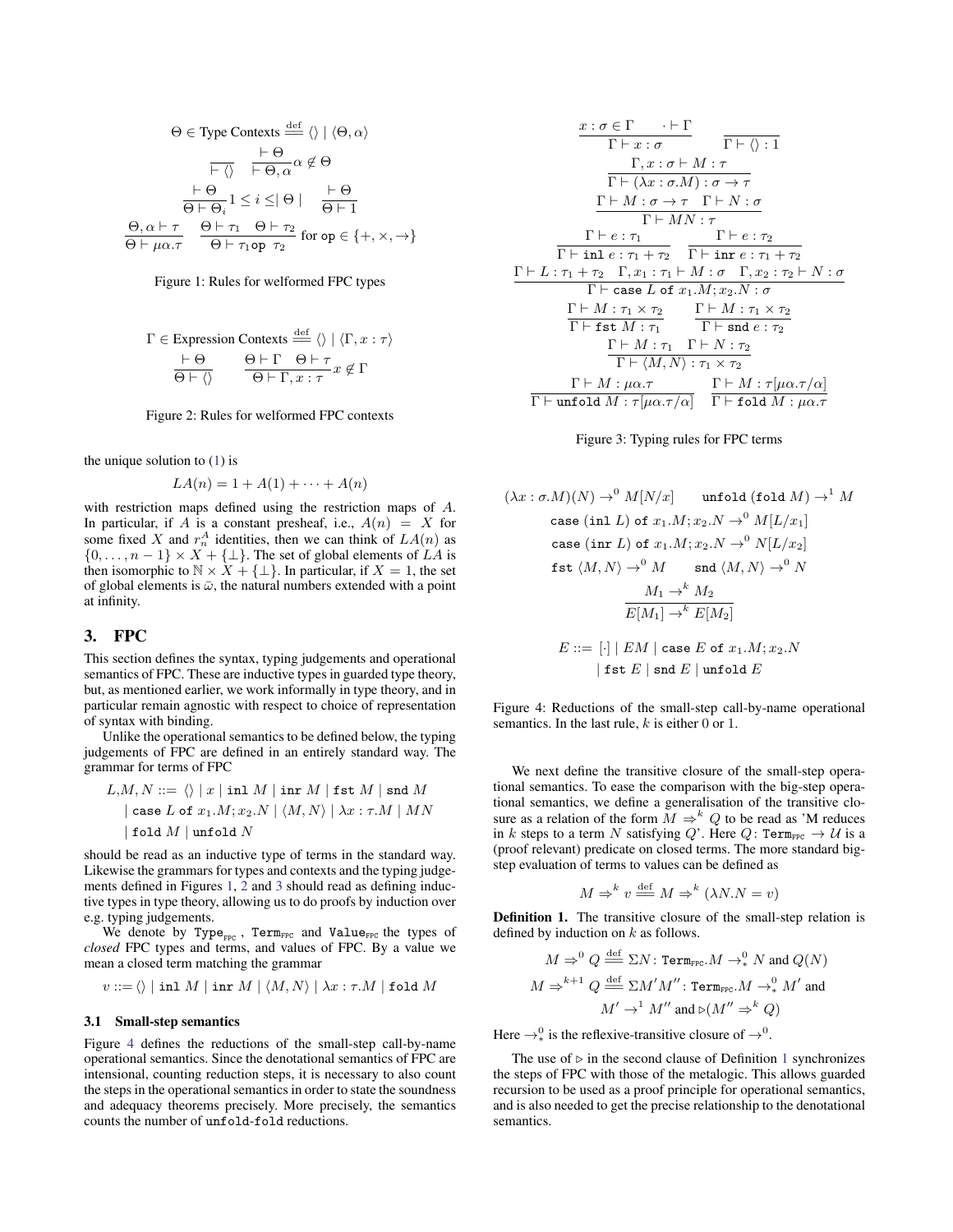### 3.2 Big-step semantics

We now define a big-step call-by-name operational semantics for FPC. Big-step semantics are usually defined as relations between closed terms and values. Here, we generalize to a (proof relevant) relation of the form

<span id="page-3-1"></span>
$$
M \Downarrow^k Q \tag{2}
$$

where M is a term, k a natural number, and Q: Value<sub>FPC</sub>  $\times \mathbb{N} \rightarrow$  $U$  a proof relevant relation on values and natural numbers. The statement [\(2\)](#page-3-1) should be read as 'M evaluates in  $l \leq k$  steps to a value v such that  $Q(v, k - l)$ . As for the small-step semantics, a step is an unfold-fold reduction. If  $Q:$  Value<sub>FPC</sub>  $\rightarrow$  U we overload notation and write

<span id="page-3-2"></span>
$$
M \Downarrow^k Q \stackrel{\text{def}}{=} M \Downarrow^k (\lambda \langle v, l \rangle \cdot l = 0 \text{ and } Q(v)) \tag{3}
$$

to be read as 'M evaluates in exactly  $k$  steps to a value satisfying Q'. We can define more standard big-step evaluation predicates as follows

$$
M \Downarrow^{k} v \stackrel{\text{def}}{=} M \Downarrow^{k} (\lambda w.w = v)
$$

$$
M \Downarrow v \stackrel{\text{def}}{=} \Sigma k.M \Downarrow^{k} v
$$

The big-step relation is defined as an inductive type in Figure [5.](#page-4-0) Following the reading of the big-step predicate given above,  $MN \Downarrow^k Q$  holds if M reduces in l steps (for some  $l \leq k$ ) to a term of the form  $\lambda x.L$ , such that  $L[N/x]$   $\Downarrow^{k-l} Q$ . The cases of projections and case are similar. In the case of unfold, once M has been reduced to  $f \circ \text{Id} N$ , one time step is consumed to reduce unfold (fold  $N$ ) to  $N$  before continuing reduction. Just as was the case for the small-step semantics, the use of  $\triangleright$  in this rule synchronizes the steps of FPC with those of the metalogic.

The use of predicates on the right hand sides of the big-step semantics is crucial for the equivalence of the small-step and bigstep semantics. More precisely, it allows us to postpone existence of terms to the time they are needed. For example, if  $MN \Downarrow^k v$ , and M uses one step to reduce to a value, the term  $\lambda x.L$  that M should reduce to is only required to exist later, rather than now, as a more direct big-step semantics would require. This makes a difference, since  $\Sigma$  and  $\triangleright$  do not commute.

#### 3.3 Examples

As an example of a recursive type, one can encode the natural numbers as

$$
\begin{aligned}\n\text{nat} \stackrel{\text{def}}{=} \mu \alpha. 1 + \alpha \\
\text{zero} \stackrel{\text{def}}{=} \text{fold (in1 (\\ \langle \rangle))} \\
\text{succ } M \stackrel{\text{def}}{=} \text{fold (inr (M))}\n\end{aligned}
$$

Using this definition we can define the term if  $z$  of PCF. If  $L$  is a closed term of type **nat** and M,N are closed terms of type  $\sigma$  then define ifz as

$$
\text{ifz } L\text{ }M\text{ }N\stackrel{\mathrm{def}}{=\!\!=} \text{case }(\text{unfold }L)\text{ of }x_1.M;x_2.N
$$

where  $x_1, x_2$  are fresh. It is easy to see that ifz zero M N  $\Downarrow^k Q$ iff  $\triangleright (M \Downarrow^{k-1} Q)$  and that ifz (succ L) M N  $\Downarrow^k Q$  iff  $\triangleright (N \Downarrow^{k-1} Q)$  for any L closed term of type **nat**. For example, ifz  $1 \ 0 \ 1 \ \sqrt{2} \ 42 \text{ is } \ge 0$ .

Recursive types introduce divergent terms. For example, given a type A, the Turing fixed point combinator on A can be encoded as follows:

$$
B \stackrel{\text{def}}{=} \mu \alpha. (\alpha \to (A \to A) \to A)
$$
  

$$
\theta : B \to (A \to A) \to A
$$
  

$$
\theta \stackrel{\text{def}}{=} \lambda x \lambda y. y (\text{unfold } x \ x \ y)
$$
  

$$
\mathsf{Y}_A \stackrel{\text{def}}{=} \theta (\text{fold } \theta)
$$

An easy induction shows that  $Y_{\sigma} (\lambda x.x) \Downarrow^k Q = \triangleright^k 0$ , where 0 is the empty type.

To understand the relationship of the operational semantics defined in this paper to more traditional semantics defined without delays in the form of  $\triangleright$ , write  $M \to_{*}^{k} N$  to mean that M reduces to  $N$  in the transitive closure of the reduction semantics, where  $k$ is the sum of the steps in the reduction. If  $M \rightarrow_{*}^{k} v$  then

- $M \Downarrow^k v$  is true
- *M*  $\Downarrow^n v$  is logically equivalent to  $\triangleright^{\min(n,k)} 0$  if  $n \neq k$ , where 0 is the empty type

If, on the other hand,  $M$  is divergent in the sense that for any  $k$ there exists an N such that  $M \to_{*}^{\bar{k}} N$ , then  $M \Downarrow_{*}^n v$  is equivalent to  $\triangleright^n$ 0.

#### 3.4 Equivalence of small-step and big-step semantics

We now state the equivalence of the two operational semantics given above. Since the big-step operational semantics as defined in [\(3\)](#page-3-2) uses predicates on values, and the transitive closure of the small-step semantics (Definition [1\)](#page-2-5) uses predicates on terms, we first introduce the notation

$$
Q_T(N) \stackrel{\text{def}}{=} \Sigma v \cdot N = v
$$
 and  $Q(v)$ 

such that  $Q_T$ : Term<sub>FPC</sub>  $\rightarrow \mathcal{U}$  whenever  $Q$ : Value<sub>FPC</sub>  $\rightarrow \mathcal{U}$ .

<span id="page-3-3"></span>**Proposition 2.** If  $M$  : Term<sub>FPC</sub> and  $Q$  : Value<sub>FPC</sub>  $\rightarrow U$ , then  $M \Downarrow^k Q$  *iff*  $M \Rightarrow^k Q_T$ *.* 

This has an immediate corollary.

Corollary 1. 
$$
M \Downarrow^k v \Leftrightarrow M \Rightarrow^k v
$$

The proof Proposition [2,](#page-3-3) uses a strengthened induction hypothesis obtained by overloading the small step predicate once again. If Q: Term<sub>FPC</sub>  $\times N \rightarrow U$ , define

$$
\begin{aligned} M \Rightarrow^k Q \stackrel{\text{def}}{=\!\!=} \Sigma N \colon \texttt{Term}_{\texttt{FPC}}.M \to^0_* N \text{ and } Q(N,k) \\ \text{or } (\Sigma k', M', M''.k = k' + 1 \text{ and } M \to^0_* M' \\ \text{and } M' \to^1 M'' \text{ and } \triangleright (M'' \Rightarrow^{k'} Q)) \end{aligned}
$$

One easily proves that if Q: Term<sub>FPC</sub>  $\rightarrow$  U then

$$
(M \Rightarrow^k \lambda \langle N, k \rangle . (k = 0 \text{ and } Q(N)))
$$
 iff  $M \Rightarrow^k Q$ 

We omit the inductive proof for reasons of space.

#### <span id="page-3-0"></span>4. Denotational Semantics

We now define the denotational semantics of FPC. First we recall the definition of the guarded recursive version of the *lifting monad* on types from [\(Paviotti et al.](#page-9-8) [2015\)](#page-9-8). This is defined as the *unique* solution to the guarded recursive type equation<sup>[1](#page-3-4)</sup>

$$
LA \cong A + \triangleright LA
$$

which exists because the recursive variable is guarded by a  $\triangleright$ . This isomorphism induces a map  $\theta_{LA}$ :  $\triangleright LA \rightarrow LA$  and a map

<span id="page-3-4"></span><sup>&</sup>lt;sup>1</sup> Since guarded recursive types are encoded using universes,  $L$  is strictly an operation on  $U$ . As stated in Section [2](#page-1-0) we will only apply  $L$  to types that have codes in  $U$ .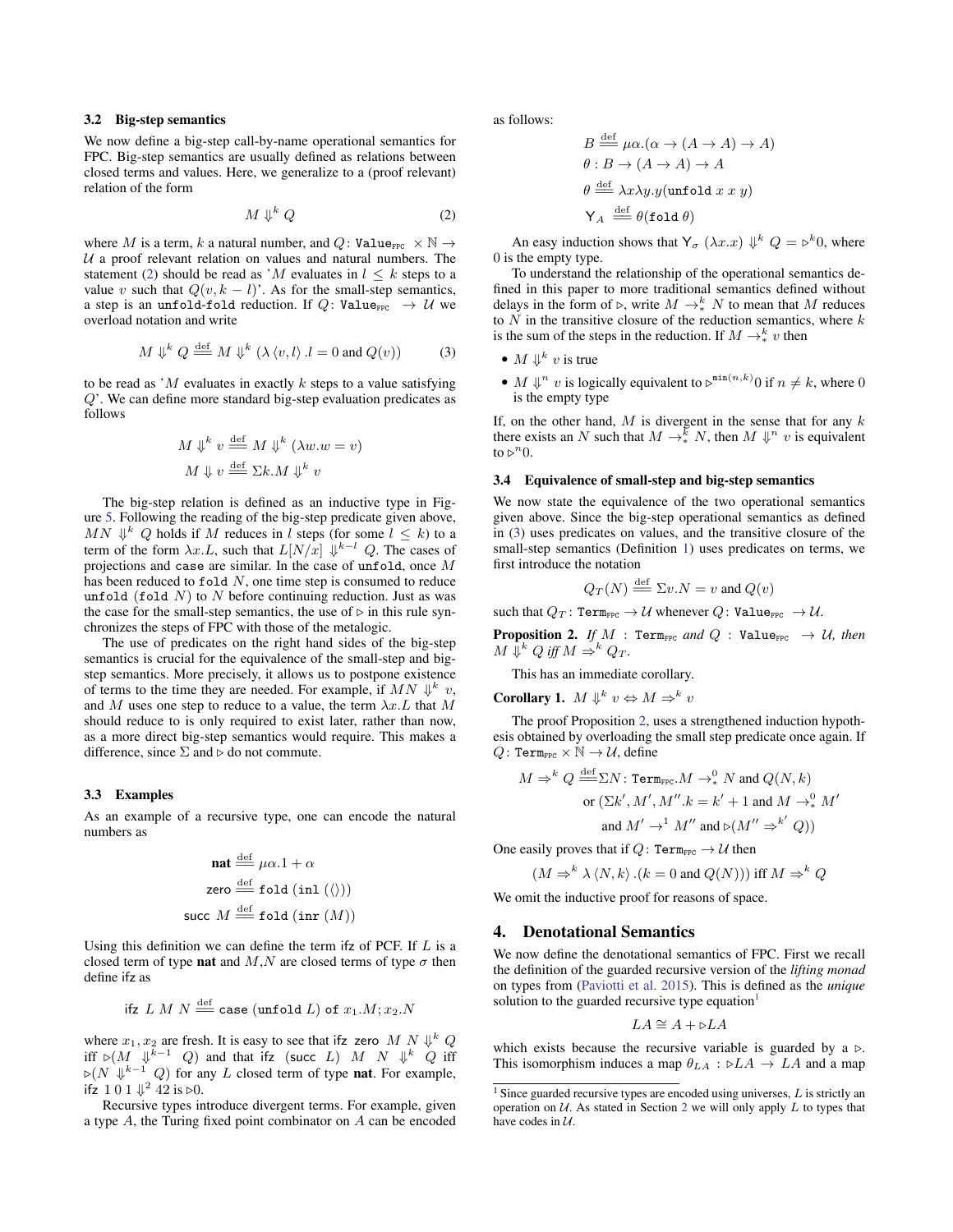<span id="page-4-0"></span>
$$
v \Downarrow^{k} Q \stackrel{\text{def}}{=} Q(v,k)
$$
\n
$$
\text{case } L \text{ of } x_1.M; x_2.N \Downarrow^{k} Q \stackrel{\text{def}}{=} L \Downarrow^{k} Q'
$$
\n
$$
\text{fst } L \Downarrow^{k} Q \stackrel{\text{def}}{=} L \Downarrow^{k} Q'
$$
\n
$$
\text{fst } L \Downarrow^{k} Q \stackrel{\text{def}}{=} L \Downarrow^{k} Q'
$$
\n
$$
\text{end } L \Downarrow^{k} Q \stackrel{\text{def}}{=} L \Downarrow^{k} Q'
$$
\n
$$
\text{end } L \Downarrow^{k} Q \stackrel{\text{def}}{=} L \Downarrow^{k} Q'
$$
\n
$$
\text{where } Q'(\langle M, N \rangle, m) \stackrel{\text{def}}{=} M \Downarrow^{m} Q
$$
\n
$$
\text{where } Q'(\langle M, N \rangle, m) \stackrel{\text{def}}{=} N \Downarrow^{m} Q
$$
\n
$$
\text{where } Q'(\langle M, N \rangle, m) \stackrel{\text{def}}{=} N \Downarrow^{m} Q
$$
\n
$$
\text{where } Q'(\langle M, N \rangle, m) \stackrel{\text{def}}{=} N \Downarrow^{m} Q
$$
\n
$$
\text{where } Q'(\langle M, N \rangle, m) \stackrel{\text{def}}{=} L[N/x] \Downarrow^{m} Q
$$
\n
$$
\text{where } Q'(\langle M, N \rangle, m) \stackrel{\text{def}}{=} L[N/x] \Downarrow^{m} Q
$$
\n
$$
\text{where } Q'(\langle M, N \rangle, m) \stackrel{\text{def}}{=} L[N/x] \Downarrow^{m} Q
$$

Figure 5: The big-step operational semantics. In the definitions of  $Q'$  only non-empty cases are given, e.g., in the case of unfold M,  $Q^{T}(P, n)$  is defined to be the empty type unless P is of the form fold N and n is a successor.

<span id="page-4-1"></span>
$$
\begin{aligned}\n\left[\Theta \vdash \alpha\right] (\rho) & \frac{\det}{\det} \rho(\alpha) \\
\left[\Theta \vdash 1\right] (\rho) & \frac{\det}{\det} L1 \\
\left[\Theta \vdash \tau_1 \times \tau_2\right] (\rho) & \frac{\det}{\det} \left[\Theta \vdash \tau_1\right] (\rho) \times \left[\Theta \vdash \tau_2\right] (\rho) \\
\left[\Theta \vdash \tau_1 + \tau_2\right] (\rho) & \frac{\det}{\det} L\left(\left[\Theta \vdash \tau_1\right] (\rho) + \left[\Theta \vdash \tau_2\right] (\rho)\right) \\
\left[\Theta \vdash \tau_1 \rightarrow \tau_2\right] (\rho) & \frac{\det}{\det} \left[\Theta \vdash \tau_1\right] (\rho) \rightarrow \left[\Theta \vdash \tau_2\right] (\rho) \\
\left[\Theta \vdash \mu \alpha. \tau\right] (\rho) & \frac{\det}{\det} \triangleright (\left[\Theta, \alpha \vdash \tau\right] (\rho, \left[\Theta \vdash \mu \alpha. \tau\right] (\rho)))\n\end{aligned}
$$

<span id="page-4-2"></span>
$$
\theta_1 \stackrel{\text{def}}{=} \lambda x : \triangleright [1] \, . \theta_{L[1]}(x)
$$
\n
$$
\theta_{\tau_1 \times \tau_2} \stackrel{\text{def}}{=} \lambda x : \triangleright [\![\tau_1 \times \tau_2]\!] \cdot \langle \theta_{\tau_1}(\triangleright(\pi_1)(x)), \theta_{\tau_2}(\triangleright(\pi_2)(x)) \rangle
$$
\n
$$
\theta_{\tau_1 + \tau_2} \stackrel{\text{def}}{=} \lambda x : \triangleright [\![\tau_1 + \tau_2]\!] \cdot \theta_{L[\![\tau_1 + \tau_2]\!]}(x)
$$
\n
$$
\theta_{\sigma \to \tau} \stackrel{\text{def}}{=} \lambda f : (\triangleright([\![\sigma]\!] \to [\![\tau]\!]).\lambda x : [\![\sigma]\!] \cdot \theta_{\tau}(f \circledast (\text{next}(x)))
$$
\n
$$
\theta_{\mu \alpha, \tau} \stackrel{\text{def}}{=} \lambda x : \triangleright [\![\mu \alpha, \tau]\!] \cdot \text{next}(\theta_{\tau[\mu \alpha, \tau/\alpha]}) \circledast (x)
$$

Figure 7: Definition of  $\theta_{\sigma} : \triangleright \llbracket \sigma \rrbracket \rightarrow \llbracket \sigma \rrbracket$ 

ensuring (using  $El(-)$  explicitly)

$$
\begin{aligned} &\mathsf{EI}([\![\Theta \vdash \mu\alpha.\tau]\!] \, \rho) \\ &\equiv \mathsf{EI}(\widehat{\triangleright}(\mathsf{next}([\![\tau]\!]) \circledast \mathsf{next}(\rho) \circledast (\mathsf{next}([\![\Theta \vdash \mu\alpha.\tau]\!]) \circledast \mathsf{next}(\rho)))) \\ &\equiv \mathsf{EI}(\widehat{\triangleright}(\mathsf{next}([\![\tau]\!](\rho,([\![\Theta \vdash \mu\alpha.\tau]\!]\, \rho)))) \\ &\equiv \triangleright \mathsf{EI}([\![\tau]\!](\rho,([\![\Theta \vdash \mu\alpha.\tau]\!]\, \rho))) \end{aligned}
$$

The substitution lemma for types can be proved using guarded recursion in the case of recursive types.

Lemma 3 (Substitution Lemma for Types). *Let* σ *be a well-formed type with variables in*  $\Theta$  *and let*  $\rho$  *be of type*  $\mathcal{U}^{|\Theta|}$ *, for*  $\Theta$ *,*  $\beta \vdash \tau$ *,*  $\left[\Theta \vdash \tau [\sigma/\beta]\right](\rho) = \left[\Theta, \beta \vdash \tau\right](\rho, \left[\Theta \vdash \sigma\right](\rho)\right)$ 

The following lemma follows directly from the substitution lemma.

<span id="page-4-3"></span>**Lemma 4.** For all types  $\tau$  and environments  $\rho$  of type  $\mathcal{U}^{|\Theta|}$ ,  $\left[\Theta \vdash \mu \alpha.\tau\right](\rho) = \triangleright \left[\Theta \vdash \tau[\mu \alpha.\tau/\alpha]\right](\rho).$ 

The interpretation of every *closed* type  $\tau$  carries a  $\rhd$ -algebra structure, i.e., a map  $\theta_{\tau} : \Phi[\tau] \to [\tau]$ , defined by guarded recursion and structural induction on  $\tau$  as in Figure [7.](#page-4-2) The case of products uses the functorial action of  $\rhd$  as described in Section [2.](#page-1-0) The  $\triangleright$ -algebra for the unit type and for the sum type exists due to them being interpreted using the lifting monad. The case of re-cursive types is welltyped by Lemma [4.](#page-4-3) More formally,  $\theta$  can be defined using a fix, but since this is most easily done using delayed substitutions, we postpone this to Section [5.2.](#page-6-0)

Using the  $\theta$  we define the delay operation which, intuitively, takes a computation and adds one step.

$$
\delta_{\sigma} \stackrel{\text{def}}{=\!\!=} \theta_{\sigma} \circ \text{next}.
$$

Figure 6: Interpretation of FPC types

 $\eta: A \to LA$ . An element of LA is either of the form  $\eta(a)$  or  $\theta(r)$ . We think of these cases as values "now" or computations that "tick". Moreover, given  $f : A \rightarrow B$  with B a  $\triangleright$ -algebra (i.e., equipped with a map  $\theta_B : \triangleright B \rightarrow B$ ), we can lift f to a homomorphism of  $\triangleright$ -algebras  $\hat{f} : LA \to B$  as follows

$$
\hat{f}(\eta(a)) \stackrel{\text{def}}{=} f(a)
$$

$$
\hat{f}(\theta(r)) \stackrel{\text{def}}{=} \theta_{LB}(\text{next}(\hat{f}) \circledast r)
$$

Formally  $\hat{f}$  is defined as a fixed point of a term of type  $\triangleright (LA \rightarrow$  $B) \rightarrow LA \rightarrow B.$ 

Intuitively  $LA$  is the type of computations possibly returning an element of A, recording the number of steps used in the computation. We can define the divergent computation as  $\perp \stackrel{\text{def}}{=\!\!=}$  fix $(\theta)$ and a "delay" map  $\delta_{LA}$  of type  $LA \rightarrow LA$  for any A as  $\delta_{LA} \stackrel{\text{def}}{=}$  $\theta_{LA}$   $\circ$  next. The latter can be thought of as adding a step to a computation.

## 4.1 Interpretation of types

The typing judgement  $\Theta$   $\vdash \tau$  is interpreted as a map of type  $\mathcal{U}^{|\Theta|} \to \mathcal{U}$ , where  $|\Theta|$  is the cardinality of the set of variables in Θ. This interpretation map is defined by a combination of induction and *guarded recursion* for the case of recursive types as in Figure [6.](#page-4-1)

More precisely, the case of recursive types is defined the fixed point of a map from  $\triangleright (\mathcal{U}^{|\Theta|} \to \mathcal{U})$  to  $\mathcal{U}^{|\Theta|} \to \mathcal{U}$  defined as follows:

$$
\lambda X.\lambda \rho.\widehat{\rhd}(\mathsf{next}(\llbracket \tau \rrbracket)\circledast \mathsf{next}(\rho) \circledast (X \circledast \mathsf{next}(\rho))
$$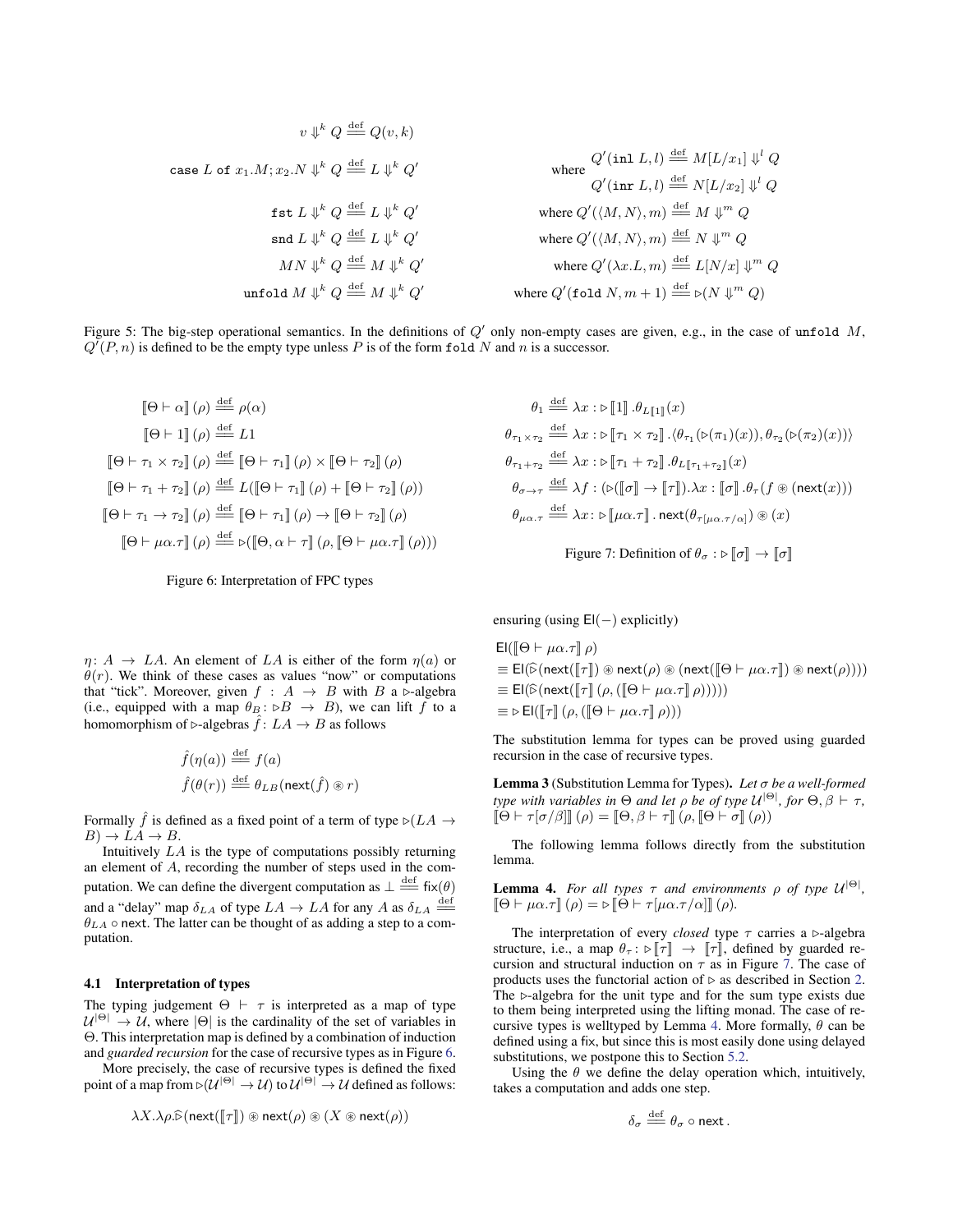<span id="page-5-1"></span>
$$
\llbracket \Gamma + t : \sigma \rrbracket : \llbracket \Gamma \rrbracket \rightarrow \llbracket \sigma \rrbracket
$$
\n
$$
\llbracket \Gamma + x \rrbracket (\gamma) \stackrel{\text{def}}{=} \gamma(x)
$$
\n
$$
\llbracket \Gamma + \langle \rangle \rrbracket (\gamma) \stackrel{\text{def}}{=} \eta(\star)
$$
\n
$$
\llbracket \Gamma + \langle M, N \rangle \rrbracket (\gamma) \stackrel{\text{def}}{=} \langle \llbracket M \rrbracket (\gamma), \llbracket N \rrbracket (\gamma) \rangle
$$
\n
$$
\llbracket \Gamma + \text{fst } M \rrbracket (\gamma) \stackrel{\text{def}}{=} \pi_1(\llbracket M \rrbracket (\gamma))
$$
\n
$$
\llbracket \Gamma + \text{snd } M \rrbracket (\gamma) \stackrel{\text{def}}{=} \pi_2(\llbracket M \rrbracket (\gamma))
$$
\n
$$
\llbracket \Gamma + \lambda x . M \rrbracket (\gamma) \stackrel{\text{def}}{=} \chi x . \llbracket M \rrbracket (\gamma, x)
$$
\n
$$
\llbracket \Gamma + MN \rrbracket (\gamma) \stackrel{\text{def}}{=} \llbracket M \rrbracket (\gamma) (\llbracket N \rrbracket (\gamma))
$$
\n
$$
\llbracket \Gamma + \text{in } E \rrbracket (\gamma) \stackrel{\text{def}}{=} \eta(\text{in} \llbracket E \rrbracket (\gamma))
$$
\n
$$
\llbracket \Gamma + \text{in } E \rrbracket (\gamma) \stackrel{\text{def}}{=} \hat{f}(\llbracket L \rrbracket (\gamma))
$$
\n
$$
\llbracket \Gamma + \text{case } L \text{ of } x_1 . M; x_2 . N \rrbracket (\gamma) \stackrel{\text{def}}{=} \hat{f}(\llbracket L \rrbracket (\gamma))
$$
\n
$$
\text{where } f(\text{inl}(x_1)) \stackrel{\text{def}}{=} \llbracket M \rrbracket (\gamma, x_1)
$$
\n
$$
f(\text{inr}(x_2)) \stackrel{\text{def}}{=} \llbracket N \rrbracket (\gamma, x_2)
$$
\n
$$
\llbracket \Gamma + \text{fold } M \rrbracket (\gamma) \stackrel{\text{def}}{=} \theta_{\tau[\mu \alpha . \tau / \alpha]} (\llbracket M \rrbracket (\gamma))
$$
\n

Figure 8: Interpretation of FPC terms

#### 4.2 Interpretation of terms

Figure [8](#page-5-1) defines the interpretation of judgements  $\Gamma \vdash M : \sigma$ as functions from  $\llbracket \Gamma \rrbracket$  to  $\llbracket \sigma \rrbracket$  where  $\llbracket x_1 : \sigma_1, \cdots, x_n : \sigma_n \rrbracket \stackrel{\text{def}}{=} \frac{\text{def}}{\llbracket \sigma \rrbracket}$  $\llbracket \sigma_1 \rrbracket \times \cdots \times \llbracket \sigma_n \rrbracket$ . In the case of case,  $\widehat{f}$  refers to the extension of functions to homomorphisms defined above, using the fact that all types carry a  $\triangleright$ -algebra structure. The interpretation of fold is welltyped because next( $\llbracket M \rrbracket(\gamma)$ ) has type  $\triangleright \llbracket \tau[\mu\alpha.\tau/\alpha]\rrbracket$ which by Lemma [4](#page-4-3) is equal to  $\llbracket \mu \alpha \cdot \tau \rrbracket$ . In the case of unfold, since  $\llbracket M \rrbracket(\gamma)$  has type  $\llbracket \mu \alpha. \tau \rrbracket$ , which by Lemma [4](#page-4-3) is equal to  $\Box$   $\Box$ [ $\tau[\mu\alpha.\tau/\alpha]$ ], the type of  $\theta_{\tau[\mu\alpha.\tau/\alpha]}(\llbracket M \rrbracket(\gamma))$  is  $\llbracket \tau[\mu\alpha.\tau/\alpha]$ ]. Clearly,  $\llbracket \text{unfold}( \text{fold } M) \rrbracket(\gamma) = \delta_{\sigma}(\llbracket M \rrbracket)$  for every M of

type  $\tau[\mu\alpha.\tau/\alpha]$ . This is used to prove the soundness theorem.

<span id="page-5-2"></span>**Theorem 5** (Soundness). Let M be a closed term of type  $\tau$ , if  $M \Downarrow^k v$  then  $\llbracket M \rrbracket (*) = \delta^k \llbracket v \rrbracket (*)$ 

# <span id="page-5-0"></span>5. Computational Adequacy

Computational adequacy is opposite implication of Theorem [5](#page-5-2) in the case of terms of unit type. It is proved by constructing a (proof relevant) logical relation between syntax and semantics. The relation cannot be constructed just by induction on the structure of types, since in the case of recursive types, the unfolding can be bigger than the recursive type. Instead, the relation is constructed by guarded recursion: we assume the relation exists *later*, and from that assumption construct the relation *now* by structural induction on types. Thus the well-definedness of the logical relation is ensured by the type system of gDTT, more specifically by the rules for guarded recursion. This is in contrast to the classical proof in domain theory [\(Pitts](#page-9-9) [1996\)](#page-9-9), where existence requires a separate argument.

The logical relation uses a lifting of relations on values available now, to relations on values available later. To define this lifting, we need *delayed substitutions*, an advanced feature of gDTT.

<span id="page-5-5"></span>
$$
\operatorname{next}\xi\left[x \leftarrow \operatorname{next}\xi.t\right].B \equiv \operatorname{next}\xi.(B[t/x])\tag{4}
$$

<span id="page-5-7"></span><span id="page-5-6"></span><span id="page-5-3"></span>
$$
\operatorname{next}\xi\left[x\leftarrow t\right].x \equiv t\tag{5}
$$

<span id="page-5-10"></span><span id="page-5-9"></span><span id="page-5-8"></span><span id="page-5-4"></span>
$$
\operatorname{next}\xi\left[x \leftarrow t\right].u \equiv \operatorname{next}\xi.u \tag{6}
$$

$$
\operatorname{next}\xi\left[x \leftarrow t, y \leftarrow u\right] \xi'.v \equiv \operatorname{next}\xi\left[y \leftarrow u, x \leftarrow t\right] \xi'.v \tag{7}
$$

$$
\operatorname{next}\xi.\operatorname{next}\xi'.u \equiv \operatorname{next}\xi'.\operatorname{next}\xi.u \qquad (8)
$$

$$
(\text{next}\,\xi.t =_{\triangleright\xi.A} \text{next}\,\xi.s) \equiv \triangleright\xi.(t =_A s) \tag{9}
$$

$$
\forall \kappa. (x[\kappa] =_A y[\kappa]) \equiv (x =_{\forall \kappa. A} y)
$$
(10)

$$
\mathsf{El}(\widehat{\triangleright}(\mathsf{next}\,\xi.A)) \equiv \triangleright \xi.\,\mathsf{El}(A) \tag{11}
$$

Figure 9: The notation  $\xi$  [ $x \leftarrow t$ ] means the extension of the delayed substitution  $\xi$  with  $[x \leftarrow t]$ . Rule [\(6\)](#page-5-3) requires x not free in u. Rule [\(8\)](#page-5-4) requires that none of the variables in the codomains of  $\xi$  and  $\xi'$  appear in the type of u, and that the codomains of  $\xi$  and  $\xi'$  are independent.

#### 5.1 Delayed substitutions

In gDTT, if  $\Gamma, x: A \vdash B$  type is a well formed type and t has type  $\triangleright$  A in context  $\Gamma$ , one can form the type  $\triangleright$   $[x \leftarrow t]$ . B. One motivation for this is to generalise  $\circledast$  (described in Section [2\)](#page-1-0) to a dependent version: if  $f : \triangleright(\Pi(x : A).B)$ , then  $f \circledast t : \triangleright [x \leftarrow t]$ .B. The idea is that if  $t$  will eventually reduce to a term of the form next u, and then  $\triangleright [x \leftarrow t]$ . B will be equal to  $\triangleright B[u/x]$ . But if t is open, we may not be able to do this reduction yet.

More generally, we define the notion of *delayed substitution* as follows. Suppose  $\Gamma, x_1 : A_1 \ldots x_n : A_n \vdash$  is a wellformed context, and all  $A_i$  are independent, i.e., no  $x_j$  appears in an  $A_i$ . A delayed substitution  $\xi \colon \Gamma \to x_1 : A_1 \dots x_n : A_n$  is a vector of terms  $\xi = [x_1 + t_2, x_2 + t_3]$  such that  $\Gamma \vdash t_1 \vdash A$ . (Biziak et al. 2016)  $[x_1 \leftarrow t_1, \ldots, x_n \leftarrow t_n]$  such that  $\Gamma \vdash t_i : A_i$ . [\(Bizjak et al.](#page-9-7) [2016\)](#page-9-7) gives a more general definition of delayed substitution allowing dependencies between the  $A_i$ 's, but for this paper we just need the definition above.

If  $\xi \colon \Gamma \to \Gamma'$  is a delayed substitution and  $\Gamma, \Gamma' \vdash B$  type is<br>cellformed type then the type  $\triangleright \xi$  B is wellformed in context  $\Gamma$ a wellformed type, then the type  $\triangleright \xi.B$  is wellformed in context Γ. The introduction form states next  $\xi.u : \triangleright \xi.B$  if  $\Gamma, \Gamma' \vdash u : B$ .

In Figure [9](#page-5-5) we recall some rules from [\(Bizjak et al.](#page-9-7) [2016\)](#page-9-7) needed below. Of these, [\(4\)](#page-5-6) and [\(5\)](#page-5-7) can be considered  $\beta$  and  $\eta$  laws, and [\(6\)](#page-5-3) is a weakening principle. Rules [\(4\)](#page-5-6), [\(6\)](#page-5-3) and [\(7\)](#page-5-8) also have obvious versions for types, e.g.,

<span id="page-5-11"></span>
$$
\triangleright \xi \left[ x \leftarrow \text{next} \, \xi.t \right] . B \equiv \triangleright \xi . (B[t/x]) \tag{12}
$$

Rather than be taken as primitive, later application  $\circledast$  can be defined using delayed substitutions as

<span id="page-5-12"></span>
$$
g \circledast y \stackrel{\text{def}}{=} \text{next}[f \leftarrow g, x \leftarrow y].f(x) \tag{13}
$$

Note that with this definition, the rule next $(f(t)) \equiv$  next  $f \circledast$  next  $t$ from Section [2](#page-1-0) generalises to

$$
\operatorname{next}\xi.(f\,t) \equiv (\operatorname{next}\xi.f) \circledast (\operatorname{next}\xi.t) \tag{14}
$$

which follows from [\(4\)](#page-5-6).

Rules [\(5\)](#page-5-7), [\(6\)](#page-5-3) and [\(8\)](#page-5-4) imply the rule

$$
\operatorname{next}\xi\left[x \leftarrow t\right].\operatorname{next} x \equiv \operatorname{next}\xi\left[x \leftarrow t\right].t
$$

which by [\(9\)](#page-5-9) gives an inhabitant of

<span id="page-5-13"></span>
$$
\triangleright \xi \left[ x \leftarrow t \right] . (\text{next } x = t) \tag{15}
$$

Rule [\(10\)](#page-5-10) is simply clock extensionality.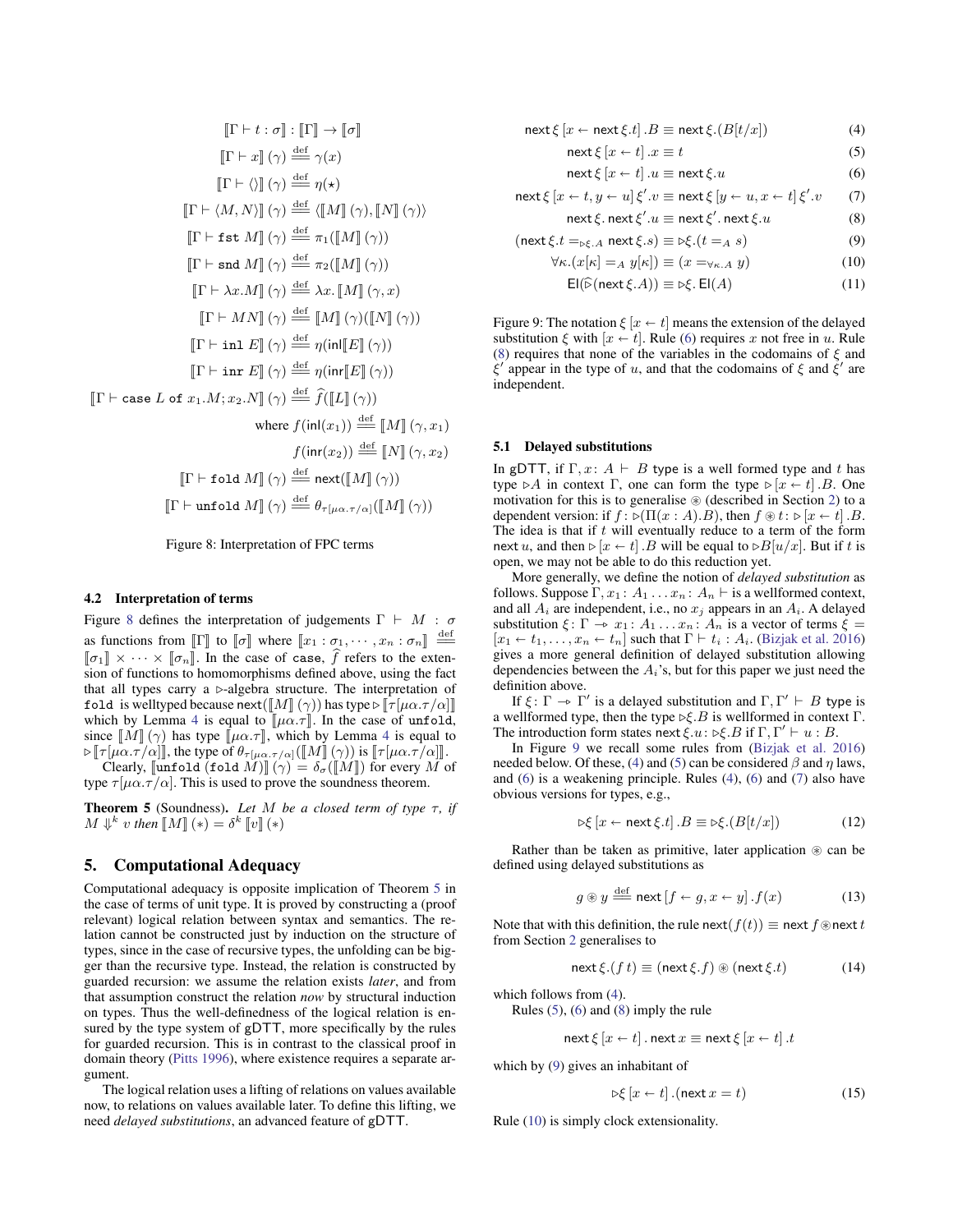<span id="page-6-1"></span>
$$
\eta(*)\mathcal{R}_1 M \stackrel{\text{def}}{=} M \Downarrow^0 \langle
$$
  
\n
$$
\theta_1(x)\mathcal{R}_1 M \stackrel{\text{def}}{=} \Sigma M', M'': \text{Term}_{\text{FPC}}. M \rightarrow^0_* M' \rightarrow^1 M''
$$
  
\nand  $x \triangleright \mathcal{R}_1 \text{ next}(M'')$   
\n $x \mathcal{R}_{\tau_1 \times \tau_2} M \stackrel{\text{def}}{=} \pi_1(x)\mathcal{R}_{\tau_1} \text{fst}(M)$   
\nand  $\pi_2(x)\mathcal{R}_{\tau_2} \text{snd}(M)$   
\n
$$
\eta(\text{inl}(x))\mathcal{R}_{\tau_1 + \tau_2} M \stackrel{\text{def}}{=} \Sigma L.M \Downarrow^0 \text{ in } L \text{ s.t. } x \mathcal{R}_{\tau_1} L
$$
  
\n
$$
\eta(\text{inr}(x))\mathcal{R}_{\tau_1 + \tau_2} M \stackrel{\text{def}}{=} \Sigma L.M \Downarrow^0 \text{ in } L \text{ s.t. } x \mathcal{R}_{\tau_2} L
$$
  
\n
$$
\theta_{\tau_1 + \tau_2}(x)\mathcal{R}_{\tau_1 + \tau_2} L \stackrel{\text{def}}{=} \Sigma M', M'': \text{Term}_{\text{FPC}}. M \rightarrow^0_* M' \rightarrow^1 M''
$$
  
\nand  $x \triangleright \mathcal{R}_{\tau_1 + \tau_2} \text{ next}(M'')$   
\n $f \mathcal{R}_{\tau \to \sigma} M \stackrel{\text{def}}{=} \Pi x: [\![\tau]\!], N: \text{Term}_{\text{FPC}}. x \mathcal{R}_{\tau} N$   
\n $\rightarrow f(x)\mathcal{R}_{\sigma}(MN)$   
\n $x \mathcal{R}_{\mu\alpha,\tau} M \stackrel{\text{def}}{=} \Sigma M'M'' \text{.unfold } M \rightarrow^0_* M' \rightarrow^1 M''$   
\nand  $x \triangleright \mathcal{R}_{\tau[\mu\alpha,\tau/\alpha]} \text{ next}(M'')$ 

Figure 10: The logical relation  $\mathcal{R}_{\tau} : [\![\tau]\!] \times \texttt{Term}_{\texttt{FPC}} \to \mathcal{U}.$ 

#### <span id="page-6-0"></span>5.2 Well-definedness of  $\theta$

As advertised above, we now show how  $\theta$  of Figure [7](#page-4-2) can be formally constructed as a fixed point of a term of type

$$
G: \triangleright (\Pi \sigma: \mathrm{Type}_{\mathrm{FPC}} . (\triangleright \llbracket \sigma \rrbracket \to \llbracket \sigma \rrbracket)) \to \Pi \sigma. (\triangleright \llbracket \sigma \rrbracket \to \llbracket \sigma \rrbracket)
$$

Suppose  $F: \triangleright (\Pi \sigma: \text{Type}_{\text{FPC}} \cdot (\triangleright \llbracket \sigma \rrbracket \rightarrow \llbracket \sigma \rrbracket)),$  and define  $G(F)$ essentially as in Figure [7](#page-4-2) but with the clause  $G(F)_{\tau[\mu\alpha.\tau/\alpha]}$  for recursive types being defined as

$$
\lambda x \colon \triangleright \llbracket \mu \alpha. \tau \rrbracket \text{ . next } \big[ F' \leftarrow F, x' \leftarrow x \big] \cdot (F'_{\tau[\mu \alpha. \tau/\alpha]}(x'))
$$

Define  $\theta$  as the fixed point of G. Then

$$
\theta_{\mu\alpha.\tau}(x) \equiv G(\text{next}(\theta))_{\mu\alpha.\tau}(x)
$$
  
\n
$$
\equiv \text{next} [F' \leftarrow \text{next}(\theta), x' \leftarrow x] \cdot (F'_{\tau[\mu\alpha.\tau/\alpha]}(x'))
$$
  
\n
$$
\equiv \text{next} [x' \leftarrow x] \cdot (\theta_{\tau[\mu\alpha.\tau/\alpha]}(x'))
$$
  
\n
$$
\equiv \text{next}(\theta_{\tau[\mu\alpha.\tau/\alpha]} \circledast (x))
$$

## 5.3 A logical relation between syntax and semantics

Figure [10](#page-6-1) defines the logical relation between syntax and semantics. It uses the following operation lifting relations from  $A$  to  $B$  to relations from  $\triangleright A$  to  $\triangleright B$ :

<span id="page-6-5"></span>
$$
t \triangleright \mathcal{R} \ u \stackrel{\text{def}}{=} \triangleright [x \leftarrow t, y \leftarrow u] \cdot (x \mathcal{R} \ y) \tag{16}
$$

As a consequence of [\(12\)](#page-5-11) the following statement holds:

<span id="page-6-3"></span>
$$
(\text{next} \xi.t) \triangleright \mathcal{R} \ (\text{next} \xi.u) \equiv \triangleright \xi.(t \mathcal{R} u) \tag{17}
$$

This lifting operation can also be expressed on codes mapping  $\mathcal{R}: A \rightarrow B \rightarrow \mathcal{U}$  to

$$
\lambda x \colon \triangleright A, y \colon \triangleright B. \widehat{\triangleright} \left( \text{next} \left[ x' \leftarrow x, y' \leftarrow y \right] . (x' \mathcal{R} y') \right) \right)
$$

in fact, this operation can be shown to factor as  $F \circ$  next, for some  $F: \nhd(A \rightarrow B \rightarrow \mathcal{U}) \rightarrow \nhd A \rightarrow \nhd B \rightarrow \mathcal{U}$ . Using this, one can formally define the logical relation as a fixed point of a function of type

$$
\triangleright(\Pi(\tau:\texttt{Type}_{\texttt{FPC}}). \llbracket \tau \rrbracket \times \texttt{Term}_{\texttt{FPC}} \to \mathcal{U}) \to \\ (\Pi(\tau:\texttt{Type}_{\texttt{FPC}}). \llbracket \tau \rrbracket \times \texttt{Term}_{\texttt{FPC}} \to \mathcal{U})
$$

similarly to the formal definition of  $\theta$  explained in Section [5.2.](#page-6-0)

## 5.4 Proof of computational adequacy

Computational adequacy follows from the fundamental lemma below, stating that all terms respect the logical relation. The proof of the fundamental lemma rests on the following two key lemmas.

<span id="page-6-2"></span>**Lemma 6.** *If*  $x \mathcal{R}_{\sigma} N$  *and*  $M \rightarrow_*^0 N$  *then*  $x \mathcal{R}_{\sigma} M$ *.* 

<span id="page-6-4"></span>**Lemma 7.** *If*  $x \triangleright \mathcal{R}_{\tau}$  next $(M)$  *and*  $M' \rightarrow$ <sup>1</sup>  $M$  *then*  $\theta_{\tau}(x)$   $\mathcal{R}_{\tau}$   $M'$ .

*Proof.* The proof is by guarded recursion, so we assume that the lemma is "later true", i.e., that we have an inhabitant of the type obtained by applying  $\triangleright$  to the statement of the lemma. We proceed by induction on  $\tau$ . The interesting case is the one of  $\mu\alpha.\tau$ . Assume  $x \triangleright \mathcal{R}_{\mu\alpha.\tau}$  next $(M)$  and  $M' \rightarrow^1 M$ . By definition of  $\triangleright \mathcal{R}$  this implies  $\triangleright$  [ $y \leftarrow x$ ]. ( $y \mathcal{R}_{\mu\alpha.\tau} M$ ) which by definition of  $\mathcal{R}_{\mu\alpha.\tau}$  is

$$
\triangleright [y \leftarrow x] . \Sigma N' N'' . \text{unfold } M \rightarrow_*^0 N' \text{ and}
$$
  

$$
N' \rightarrow^1 N'' \text{ and } (y \triangleright \mathcal{R}_{\tau[\mu\alpha, \tau/\alpha]} \text{ next}(N''))
$$

Since zero-step reductions cannot eliminate outer unfold's,  $N'$ must be on the form unfold N for some N, such that  $M \to_{*}^{0} N$ . Thus, we can apply the guarded induction hypothesis to get

$$
\triangleright [y \leftarrow x] . (\Sigma N. M \rightarrow_*^0 N \text{ and } (\theta_{\tau[\mu\alpha.\tau/\alpha]}(y) \mathcal{R}_{\tau[\mu\alpha.\tau/\alpha]} \text{unfold } N))
$$

Since unfold  $M \rightarrow_*^0$  unfold  $N$ , by Lemma [6](#page-6-2) we get

$$
\triangleright [y \leftarrow x] \cdot (\theta_{\tau[\mu\alpha.\tau/\alpha]}(y) \mathcal{R}_{\tau[\mu\alpha.\tau/\alpha]} \text{unfold } M)
$$

which by  $(17)$  is

$$
\text{next}[y \leftarrow x] \cdot (\theta_{\tau[\mu\alpha.\tau/\alpha]}(y)) \triangleright \mathcal{R}_{\tau[\mu\alpha.\tau/\alpha]} \text{ next}(\text{unfold } M)
$$

By [\(13\)](#page-5-12) this implies

$$
\operatorname{next}(\theta_{\tau[\mu\alpha.\tau/\alpha]}) \circledast x \triangleright \mathcal{R}_{\tau[\mu\alpha.\tau/\alpha]}
$$
 next(unfold *M*)

Since by assumption  $M' \to^1 M$  also unfold  $M' \to^1$  unfold  $M$ thus, by definition of the logical relation

$$
\operatorname{next}(\theta_{\tau[\mu\alpha.\tau/\alpha]}) \circledast x \mathcal{R}_{\mu\alpha.\tau} M'
$$

By definition next $(\theta_{\tau[\mu\alpha.\tau/\alpha]}) \otimes x$  is equal to  $\theta_{\mu\alpha.\tau}(x)$  thus we can derive  $θ_{μα.τ}(x)$   $\mathcal{R}_{μα.τ}$   $M'$ 

 $\Box$ 

as we wanted.

**Lemma 8** (Fundamental Lemma). *Suppose*  $\Gamma$   $\vdash$  *M* :  $\tau$ *, for*  $\Gamma \equiv x_1 : \tau_1, \cdots, x_n : \tau_n$  and  $N_i : \tau_i, \gamma_i : [\![\tau_i]\!]$  and  $\gamma_i \mathcal{R}_{\lVert \tau_i \rVert} N_i$ *for*  $i \in \{1, \ldots, n\}$ *, then*  $\llbracket M \rrbracket (\vec{\gamma}) \mathcal{R}_{\tau} M[\vec{N}/\vec{x}]$ 

*Proof.* The proof is by induction on the typing judgment. Here we sketch the most interesting cases, namely those of unfold and fold .

Γ  $\vdash$  unfold  $M : \tau[\mu\alpha.\tau/\alpha]$  we want to show that

$$
\llbracket \texttt{unfold }M \rrbracket(\vec{\gamma}) \ \mathcal{R}_{\tau[\mu\alpha.\tau/\alpha]} \ (\texttt{unfold }M)[\vec{N}/\vec{x}]
$$

By induction hypothesis we know that

 $\llbracket M \rrbracket (\vec{\gamma}) \mathcal{R}_{\mu\alpha.\tau} (M[\vec{N}/\vec{x}])$ 

which means that there exists  $M'$  and  $M''$  such that

unfold  $(M[\vec{N}/\vec{x}]) \rightarrow^0_* M'$  and  $M' \rightarrow^1 M''$ 

and that  $\llbracket M \rrbracket (\vec{\gamma}) \rhd \mathcal{R}_{\tau[\mu\alpha.\tau/\alpha]}$  next $(M'')$ . By Lemma [7](#page-6-4)

$$
\theta_{\tau[\mu\alpha.\tau/\alpha]}(\llbracket M\rrbracket\,(\vec{\gamma}))\,\mathcal{R}_{\tau[\mu\alpha.\tau/\alpha]}\,M'
$$

and since unfold  $(M[\vec{N}/\vec{x}]) \rightarrow_*^0 M'$  by Lemma [6](#page-6-2) we get

$$
\theta_{\tau[\mu\alpha.\tau/\alpha]}([\![M]\!](\vec{\gamma})) \, \mathcal{R}_{\tau[\mu\alpha.\tau/\alpha]} \, \text{unfold} \, (M[\vec{N}/\vec{x}])
$$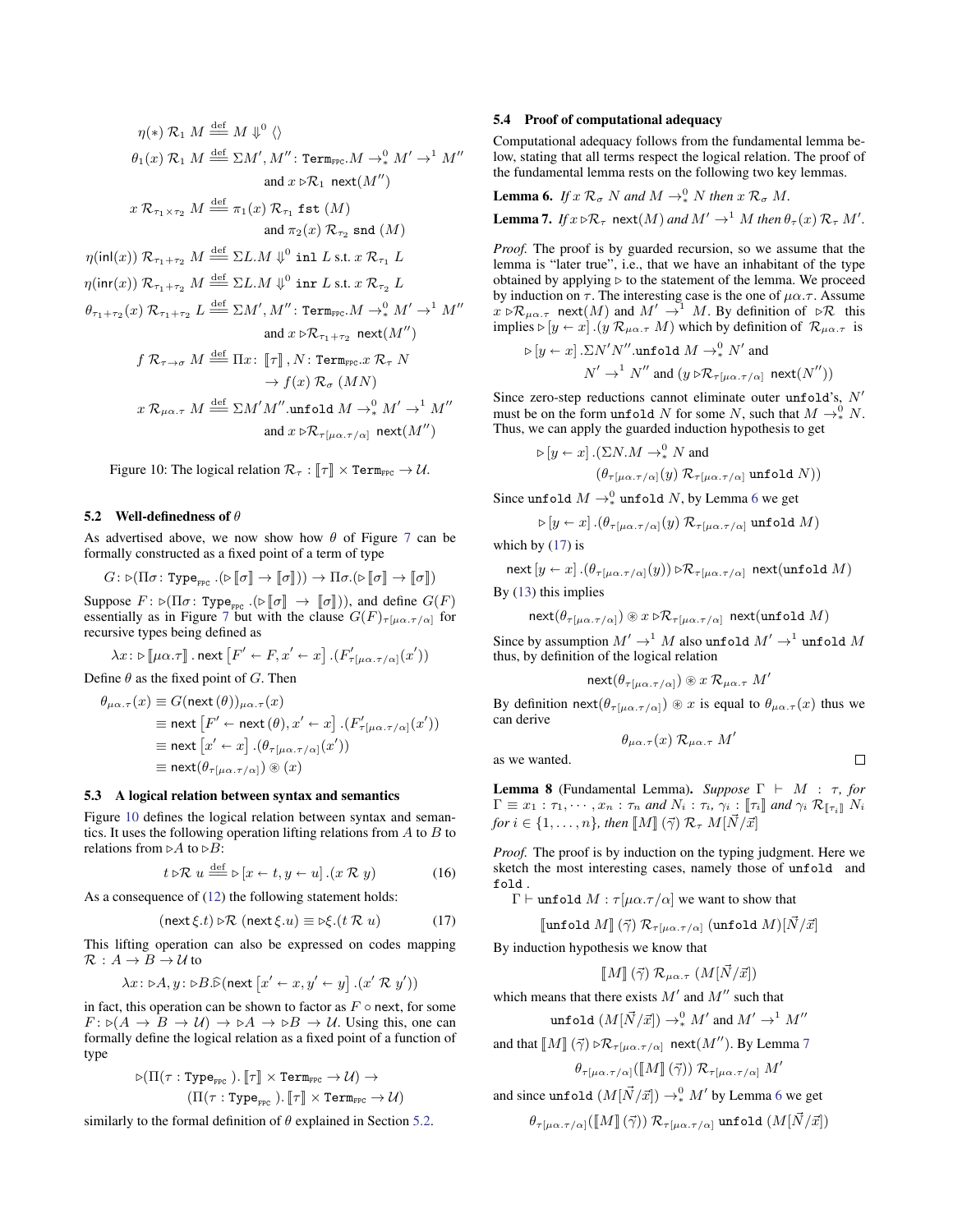By definition of the interpretation

$$
\llbracket \texttt{unfold}\ M \rrbracket \, (\vec{\gamma})\ \mathcal{R}_{\tau[\mu\alpha.\tau/\alpha]}\ \texttt{unfold}\ (M[\vec{N}/\vec{x}])
$$

which is what we wanted.

For the case  $\Gamma \vdash$  fold  $M : \mu \alpha. \tau$  we want to show that

$$
\llbracket \texttt{fold } M \rrbracket \, (\vec{\gamma}) \; \mathcal{R}_{\mu\alpha.\tau} \; (\texttt{fold } M) [\vec{N}/\vec{x}]
$$

First off, by definition of the substitution function (fold  $M$ )[ $N/\vec{x}$ ]) is equal to fold  $(M[\vec{N}/\vec{x}])$ . Thus, by definition of the logical relation we have to show that there exist  $M'$  and  $M''$  such that  $\texttt{unfold}~\left( \texttt{fold}~\left( M[\vec{N}/\vec{x}] \right) \right)~\rightarrow^0_*~M',~M'~\rightarrow^1~M''$  and that  $\llbracket \text{fold } M \rrbracket (\vec{\gamma}) \triangleright \mathcal{R}_{\tau[\mu\alpha.\tau/\alpha]}$  next $(M'')$ . Setting  $M''$  to be  $(M[\vec{N}/\vec{x}])$ , we are left to show that

$$
\llbracket \texttt{fold } M \rrbracket \, (\vec{\gamma}) \triangleright {\mathcal{R}}_{\tau \, [\mu \alpha . \tau / \alpha]} \, \, \texttt{next} (M [\vec{N}/\vec{x}])
$$

which is equal by definition of the interpretation function to

$$
\operatorname{next}(\llbracket M \rrbracket(\vec{\gamma})) \triangleright \mathcal{R}_{\tau[\mu\alpha.\tau/\alpha]} \operatorname{next}((M[\vec{N}/\vec{x}]))
$$

The latter is equal by [\(17\)](#page-6-3) to

$$
\triangleright (\llbracket M \rrbracket \, (\vec{\gamma}) \; {\cal R}_{\tau \left[ \mu \alpha . \tau / \alpha \right]} \; (M[\vec{N}/\vec{x}] ) )
$$

 $\Box$ 

which is true by induction hypothesis.

From the Fundamental lemma we can now prove computational adequacy.

<span id="page-7-1"></span>Theorem 9 (Intensional Computational Adequacy). *If* M : 1 *is a closed term then*  $M \Downarrow^{k} \langle \rangle$  *iff*  $\llbracket M \rrbracket (*) = \delta^{k}(\eta(\star)).$ 

*Proof.* The proof is similar to [\(Paviotti et al.](#page-9-8) [2015\)](#page-9-8).  $\Box$ 

From Theorem [9](#page-7-1) one can deduce that whenever two terms have equal denotations they are contextually equivalent in a very intensional way, as we now describe. By a context, we mean a term  $C[-]$  with a hole, and we say that  $C[-]$  has type  $\Gamma, \tau \to (-, 1)$  if  $C[M]$  is a closed term of type 1, whenever  $\Gamma \vdash M : \tau$ .

**Corollary 2.** Suppose  $\Gamma \vdash M : \tau$  and  $\llbracket M \rrbracket = \llbracket N \rrbracket$ . If  $C[-]$  has type  $\Gamma, \tau \to (-, 1)$  and  $C[M] \Downarrow^k \langle \rangle$  also  $C[N] \Downarrow^k \langle \rangle$ .

# <span id="page-7-0"></span>6. Extensional Computational Adequacy

Our model of FPC is intensional in the sense that it distinguishes between computations computing the same value in a different number of steps. In this section we define a logical relation which relates elements of the model if they differ only by a finite number of computation steps. In particular, this also means relating  $\perp$  to  $\perp$ .

To do this we need to consider global behaviour of computations, as opposed to the local (or finitely computable) behaviour captured by the guarded recursive lifting monad L. To understand what this means, consider the interpretation of  $L1$  in the topos of trees as described in Section [2.1.](#page-1-1) For each number  $n$ , the set

$$
L1(n) = \{\perp, 0, 1, \ldots, n-1\}
$$

describes computations terminating in at most  $n - 1$  steps or using at least n steps (corresponding to  $\perp$ ). It cannot distinguish between termination in more than  $n - 1$  steps and real divergence. Our relation should relate a terminating value x in  $L_1(n)$  to any other terminating value, but not real divergence, which is impossible, if divergence cannot be distinguished from slow termination.

On the other hand, consider the partiality monad [\(Capretta](#page-9-16) [2005\)](#page-9-16)  $L<sup>gl</sup>$  defined as the coinductive solution to the type equation

<span id="page-7-2"></span>
$$
L^{\mathrm{gl}}A \cong A + L^{\mathrm{gl}}A \tag{18}
$$

When interpreted in Set,  $L^{\text{gl}}1$  is  $\bar{\omega}$ , i.e., describes the set of all possible behaviors of a computation of unit type.

Coinductive types can be encoded in gDTT using guarded recursive types, following ideas of Atkey and McBride [\(Atkey and](#page-9-22) [McBride](#page-9-22) [2013;](#page-9-22) [Møgelberg](#page-9-23) [2014\)](#page-9-23). The encoding uses universal quantification over clocks, which we now briefly recall, refering to [\(Bizjak et al.](#page-9-7) [2016\)](#page-9-7) for details.

#### 6.1 Universal quantification over clocks

In gDTT all types and terms are typed in a clock context, i.e., a finite set of names of clocks. For each clock  $\kappa$ , there is a type constructor  $\stackrel{\kappa}{\triangleright}$ , a fixed point combinator, and so on. The development of this paper so far has been in a context of a single implicit clock  $\kappa$ which we are going to make explicit only when necessary to avoid clutter.

If A is a type in a context where  $\kappa$  does not appear, one can form the type  $\forall \kappa.A$ , binding  $\kappa$ . This construction behaves in many ways similarly to polymorphic quantification over types in System F. There is an associated binding introduction form  $\Lambda \kappa. (-)$  (applicable to terms, where  $\kappa$  does not appear free in the context), and elimination form  $t[\kappa']$  having type  $\hat{A}[\kappa'/\kappa]$  whenever  $t: \forall \kappa.A$ .

The type system allows for a restricted elimination rule for  $\triangleright$ . If t is of type  $\triangleright A$  in a context where  $\kappa$  does not appear free, then prev  $\kappa.t$  has type  $\forall \kappa.A.$  Using prev  $\kappa$ . we can define a term force:

<span id="page-7-3"></span>force: 
$$
\forall \kappa . \triangleright A \rightarrow \forall \kappa . A
$$
  
force  $\frac{\text{def}}{\text{}} \lambda x$ . prev  $\kappa . x[\kappa]$  (19)

The type constructor  $\forall \kappa. (-)$  is modelled by taking sets of global elements. In particular,  $\forall \kappa$ . L1 is modelled as  $\bar{\omega}$ . In fact, one can prove in the type theory, that defining

$$
L^{\mathrm{gl}}A \stackrel{\mathrm{def}}{=\!\!=} \forall \kappa. LA
$$

gives a coinductive solution to [\(18\)](#page-7-2), if  $\kappa$  is not free in A [\(Møgelberg](#page-9-23) [2014\)](#page-9-23). For types  $A$  and  $B$  we say the two are type isomorphic if there exist two terms  $f : A \rightarrow B$  and  $g : B \rightarrow A$  such that  $f(g(x)) \equiv x$  and  $g(f(x)) \equiv x$ . When A is a type that does not mention any free clock variables and  $B$  is free with  $x : A$  and a clock variable  $\kappa$ , the following type isomorphism is derivable from the gDTTrules [\(Bizjak et al.](#page-9-7) [2016\)](#page-9-7)

<span id="page-7-4"></span>
$$
\forall \kappa. \Sigma(x:A).B \cong \Sigma(x:A). \forall \kappa. B \tag{20}
$$

#### 6.2 Global interpretation of types and terms

As said above, the model of FPC can be considered as being defined w.r.t. an implicit clock  $\kappa$ . To be consistent with the notation of the previous sections,  $\kappa$  will remain implicit in the denotations of types and terms, although one might choose to write e.g.  $[\![\sigma]\!]^{\kappa}$  to make the clock explicit.

We define global interpretations of types and terms as follows:

$$
\begin{aligned}\n\llbracket \sigma \rrbracket^{\text{gl}} &\stackrel{\text{def}}{=\!\!=} \forall \kappa. \llbracket \sigma \rrbracket \\
\llbracket M \rrbracket^{\text{gl}} &\stackrel{\text{def}}{=\!\!=} \Lambda \kappa. \llbracket M \rrbracket\n\end{aligned}
$$

such that if  $\Gamma \vdash M : \tau$ , then

$$
\llbracket M \rrbracket : \forall \kappa . (\llbracket \Gamma \rrbracket \to \llbracket \tau \rrbracket)
$$

Note that  $[\![\sigma]\!]^{\mathbb{S}^1}$  is a wellformed type, because  $[\![\sigma]\!]$  is a wellformed type in context  $\sigma$ : Type and Type is an inductive type type in context  $\sigma$ : Type<sub>FPC</sub> and Type<sub>FPC</sub> is an inductive type formed without reference to clocks or guarded recursion, thus  $\kappa$ does not appear in Type<sub>FPC</sub>. By a similar argument  $\llbracket M \rrbracket^{\text{gl}}$  is welltyped.

Define for all  $\sigma$  the *delay* operator  $\delta_{\sigma}^{\text{gl}}$ :  $[\![\sigma]\!]^{\text{gl}} \to [\![\sigma]\!]^{\text{gl}}$  as follows

$$
\delta_{\sigma}^{\mathrm{gl}}(x) \stackrel{\text{def}}{=\!\!=} \Lambda \kappa \delta_{\sigma}(x[\kappa]) \tag{21}
$$

Similarly for  $LA$ ,  $\delta_{LA}^{\text{gl}}(x) \stackrel{\text{def}}{=\!\!=} \Lambda \kappa \cdot \delta_{LA}(x[\kappa]).$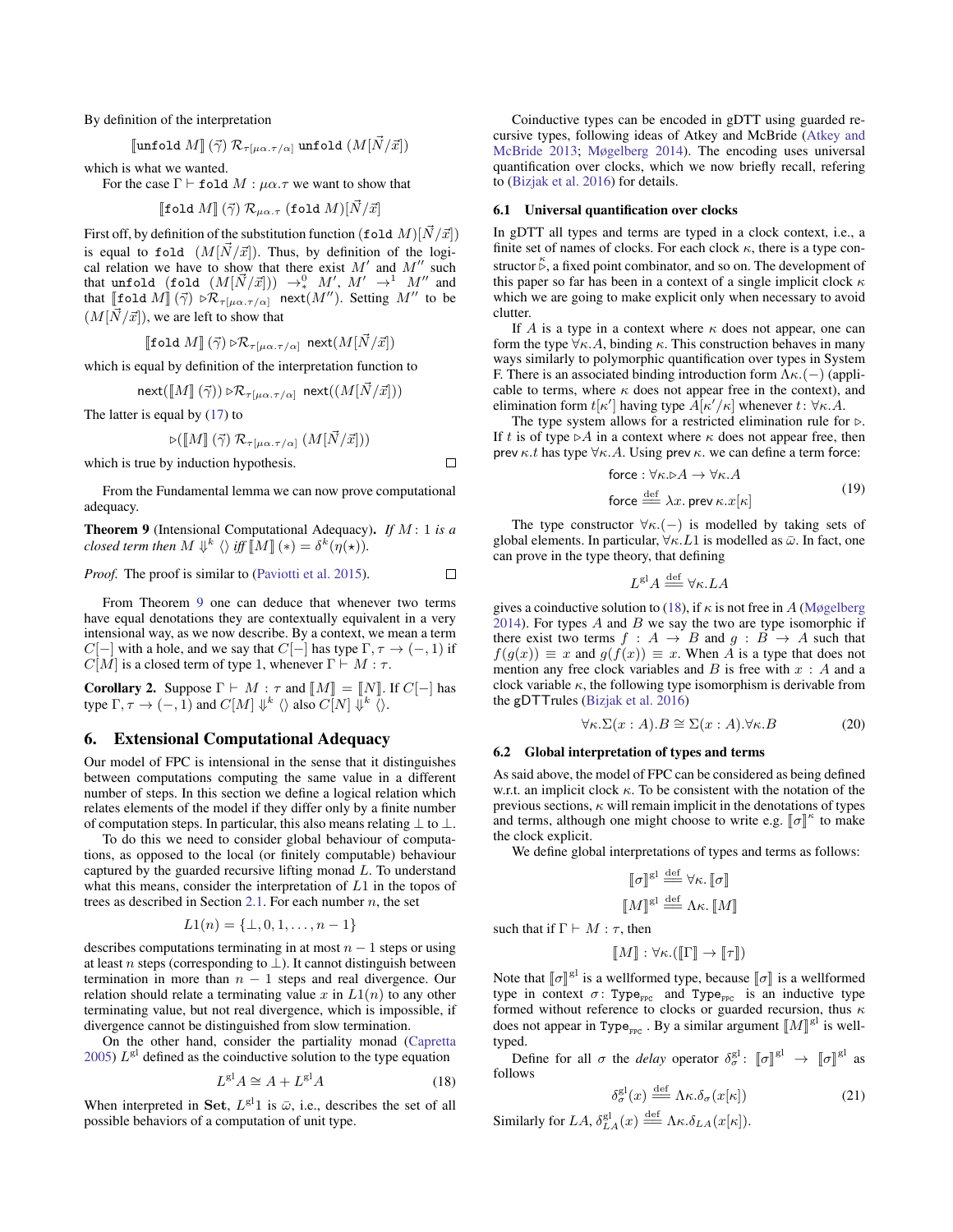#### 6.3 A weak bisimulation relation for the lifting monad

Before defining the logical relation on the interpretation of types, we define a relational version of the guarded recursive lifting monad  $L$ . If applied to the identity relation on a type  $A$  in which  $\kappa$  does not appear, we obtain a weak bisimulation relation similar to the one defined by Danielsson [\(Danielsson](#page-9-15) [2012\)](#page-9-15) for the coinductive partiality monad.

<span id="page-8-0"></span>**Definition 10.** For a relation  $R : A \times B \rightarrow U$  define the lifting  $LR : LA \times LB \rightarrow U$  by guarded recursion and case analysis on the elements of  $LA$  and  $LB$ :

$$
\eta(x) \, LR \, \eta(y) \stackrel{\text{def}}{=} x \, R \, y
$$
\n
$$
\eta(x) \, LR \, \theta_{LB}(y) \stackrel{\text{def}}{=} \Sigma n, y'.\theta_{LB}(y) = \delta_{LB}^n(\eta(y')) \text{ and } x \, R \, y'
$$
\n
$$
\theta_{LA}(x) \, LR \, \eta(y) \stackrel{\text{def}}{=} \Sigma n, x'.\theta_{LA}(x) = \delta_{LA}^n(\eta(x')) \text{ and } x' \, R \, y
$$
\n
$$
\theta_{LA}(x) \, LR \, \theta_{LB}(y) \stackrel{\text{def}}{=} x \, \triangleright LR \, y
$$

The lifting of  $R$ , intuitively, captures computations that differ for a finite amount of computational steps or both diverge. For example,  $\perp$  as defined in Section [4](#page-3-0) is always related to itself which can be shown by guarded recursion as follows. Suppose  $\triangleright$ ( $\perp$  LR  $\perp$ ). Since  $\perp = \theta$ (next( $\perp$ )), to prove  $\perp$  LR  $\perp$ , we must prove next( $\perp$ )  $\triangleright LR$  next( $\perp$ ). But, this type is equal to the assumption  $\triangleright$  ( $\perp$  LR  $\perp$ ) by [\(17\)](#page-6-3).

We can also prove that  $LR$  is closed under application of  $\delta$  on either side.

**Lemma 11.** If 
$$
R : A \times B \rightarrow U
$$
, and  $x \, LR \, y$  then  $x \, LR \, \delta_{LB}(y)$   
and  $\delta_{LA}(x) \, LR \, y$ .

*Proof.* Assume x LR y. We show x LR  $\delta_{LB}(y)$ . The proof is by guarded recursion, hence we first assume:

<span id="page-8-1"></span>
$$
\triangleright (\Pi x : LA, y : LB.x LR y \Rightarrow x LR \delta_{LB}(y)). \tag{22}
$$

We proceed by case analysis on  $x$  and  $y$ .

We show only the case when  $x = \theta_{LA}(x')$  and  $y = \theta_{LB}(y')$ . The assumption in this case is  $x' \in LR$  y', which means by [\(16\)](#page-6-5),  $\triangleright [x'' \leftarrow x', y'' \leftarrow y']$ . *x''* LR y''. By the guarded recursion hy-<br>nothesis (22) we get pothesis [\(22\)](#page-8-1) we get

$$
\triangleright [x'' \leftarrow x', y'' \leftarrow y'] .x'' LR \delta_{LB}(y'')
$$

which can be rewritten to

 $\triangleright$ 

<span id="page-8-2"></span>
$$
\triangleright [x'' \leftarrow x', y'' \leftarrow y'] \cdot x'' \cdot LR \theta_{LB}(\text{next}(y'')) \tag{23}
$$

By  $(15)$  there is an inhabitant of the type

$$
\left[x''\leftarrow x',y''\leftarrow y'\right].(\mathsf{next}(y'')=y')
$$

and thus [\(23\)](#page-8-2) implies  $\triangleright [x'' \leftarrow x']$ .  $x''$  LR  $\theta_{LB}(y')$ , which, by [\(17\)](#page-6-3)<br>and since  $y = \theta_{LB}(y')$  equals  $x' \searrow LR$  next(y). By definition and since  $y = \theta_{LB}(y')$  equals  $x' \in LR$  next $(y)$ . By definition, this is  $\theta_{LA}(x')$  LR  $\theta_{LB}(\text{next}(y))$  which since  $x = \theta_{LA}(x')$  is  $x$  LR  $\delta_{LB}(y)$ .  $\Box$ 

We can lift this result to  $L^{\text{gl}}$  as follows. Suppose  $R : A \times B \rightarrow$ U and  $\kappa$  not in A or B. Define  $L^{\text{gl}}R : L^{\text{gl}}A \times L^{\text{gl}}B \to U$  as

$$
x L^{\text{gl}} R y \stackrel{\text{def}}{=} \forall \kappa . x[\kappa] LR y[\kappa]
$$

<span id="page-8-3"></span>**Lemma 12.** Let  $x : L^{gl}A$  and  $y : L^{gl}B$ . If  $x L^{gl}R$   $y$  then  $x L^{\text{gl}} R \delta^{\text{gl}}(y)$  and  $\delta^{\text{gl}}(x) L^{\text{gl}} R y$ .

One might expect that  $\delta_{LA}(x)$  LR  $\delta_{LB}(y)$  implies x LR y. This is not true, it only implies  $\triangleright (x \, LR \, y)$ . In the case of  $L^{gl}$ , however, we can use force to remove the  $\triangleright$ .

<span id="page-8-4"></span>**Lemma 13.** For all 
$$
x : L^{gl}A
$$
 and  $y : L^{gl}B$  and for all  $R : A \times B \to U$ , if  $\delta_{LA}^{gl}(x) L^{gl}R \delta_{LB}^{gl}(y)$  then  $x L^{gl}R y$ .

<span id="page-8-5"></span>
$$
x \approx_1 y \stackrel{\text{def}}{=} x L(-1) y
$$
  
\n
$$
x \approx_{\tau_1 + \tau_2} y \stackrel{\text{def}}{=} x L(\approx_{\tau_1} + \approx_{\tau_2}) y
$$
  
\n
$$
x \approx_{\tau_1 \times \tau_2} y \stackrel{\text{def}}{=} \pi_1(x) \approx_{\tau_1} \pi_1(y) \text{ and } \pi_2(x) \approx_{\tau_2} \pi_2(y)
$$
  
\n
$$
f \approx_{\sigma \to \tau} g \stackrel{\text{def}}{=} \Pi(x, y : [\![\sigma]\!]). \quad x \approx_{\sigma} y \to f(x) \approx_{\tau} g(y)
$$
  
\n
$$
x \approx_{\mu\alpha, \tau} y \stackrel{\text{def}}{=} x \rhd \approx_{\tau[\mu\alpha, \tau/\alpha]} y
$$

Figure 11: The logical relation  $\approx_\tau$  is a predicate over denotations of  $\tau$  of type  $[\![\tau]\!] \times [\![\tau]\!] \rightarrow \mathcal{U}$ 

*Proof.* Assume  $\delta_{LA}^{\text{gl}}(x)$   $L^{\text{gl}}R \delta_{LB}^{\text{gl}}(y)$ . We can rewrite this type by unfolding definitions and [\(17\)](#page-6-3) as follows.

$$
\delta_{LA}^{\mathrm{gl}}(x) \ L^{\mathrm{gl}}R \ \delta_{LB}^{\mathrm{gl}}(y) \equiv \forall \kappa. (\delta_{LA}^{\mathrm{gl}}(x))[ \kappa] \ LR \ (\delta_{LB}^{\mathrm{gl}}(y)[ \kappa] \newline \equiv \forall \kappa. (\delta_{LA}(x[\kappa])) \ LL \ (\delta_{LB}(y[\kappa])) \newline \equiv \forall \kappa. (\mathrm{next}(x[\kappa]) \triangleright LR \ \mathrm{next}(y[\kappa])) \newline \equiv \forall \kappa. \triangleright (x[\kappa] \ LR \ (y[\kappa])) \newline \equiv \forall \kappa. \triangleright (x[\kappa] \ LL \ (y[\kappa]))
$$

Using force [\(19\)](#page-7-3) this implies  $\forall \kappa. (x[\kappa] LR (y[\kappa]))$  which is equal to x  $L^{\mathrm{gl}} R y$ . П

<span id="page-8-6"></span>**Lemma 14.** For all x of type  $L^{gl}A$  and y of type  $L^{gl}B$ , if  $\delta_{LA}^{\text{gl}}(x) L^{\text{gl}}R y$  then  $x L^{\text{gl}}R y$ .

*Proof.* Assume  $\delta_{LA}^{\text{gl}}(x)$   $L^{\text{gl}}R$  y. Then by applying Lemma [12](#page-8-3) we get  $\delta_{LA}^{\text{gl}}(x)$   $L^{\text{gl}}R$   $\delta_{LB}^{\text{gl}}(y)$  and by applying Lemma [13](#page-8-4) we get  $x L^{\text{gl}} R y$ .

## 6.4 Relating terms up to extensional equivalence

Figure [11](#page-8-5) defines for each FPC type  $\tau$  the logical relation  $\approx_{\tau}$ :  $\llbracket \tau \rrbracket \times \llbracket \tau \rrbracket \to U$ . The definition is by guarded recursion, and the well-definedness can be formalised using an argument similar to that used for well-definedness of  $\theta$  explained in Section [5.2.](#page-6-0) The case of recursive types is well typed by Lemma [4.](#page-4-3) The figure uses the following lifting of relations to sum types.

**Definition 15.** Let  $R : A \times B \to U$  and  $R' : A' \times B' \to U$ . Define  $(R+R'): (A+A') \times (B+B') \rightarrow \mathcal{U}$  by case analysis as follows (omitting false cases)

$$
\frac{\text{inl}(x) (R + R') \text{inl}(y) \stackrel{\text{def}}{=} x R y}{\text{inr}(x) (R + R') \text{inr}(y) \stackrel{\text{def}}{=} x R' y}
$$

The logical relation can be generalised to open terms and the global interpretation of terms as in the next two definitions.

**Definition 16.** For  $\Gamma \equiv x_1 : \sigma_1, \cdots, x_n : \sigma_n$  and for f, g of type  $\llbracket \Gamma \rrbracket \to \llbracket \tau \rrbracket$  define

$$
f \approx_{\Gamma, \tau} g \stackrel{\text{def}}{=} \Pi(\vec{x}, \vec{y} : [\vec{\sigma}]) \cdot \vec{x} \approx_{\vec{\sigma}} \vec{y} \to f(\vec{x}) \approx_{\tau} g(\vec{y})
$$

**Definition 17.** For f, g of type  $\forall \kappa$ .( $\llbracket \Gamma \rrbracket \rightarrow \llbracket \tau \rrbracket$ ) define

$$
f \approx_{\Gamma,\tau}^{\text{gl}} g \stackrel{\text{def}}{=\!\!=} \forall \kappa.f[\kappa] \approx_{\Gamma,\tau} g[\kappa]
$$

Contextual equivalence of FPC is defined in the standard way by observing convergence at unit type.

**Definition 18.** Let  $\Gamma \vdash M, N : \tau$ . We say that M, N are contextually equivalent, written  $M \approx_{\text{CTX}} N$ , if for all contexts C of type  $(\Gamma, \tau) \rightarrow (-, 1)$ 

$$
\forall \kappa. C[M] \Downarrow \langle \rangle \iff \forall \kappa. C[N] \Downarrow \langle \rangle
$$